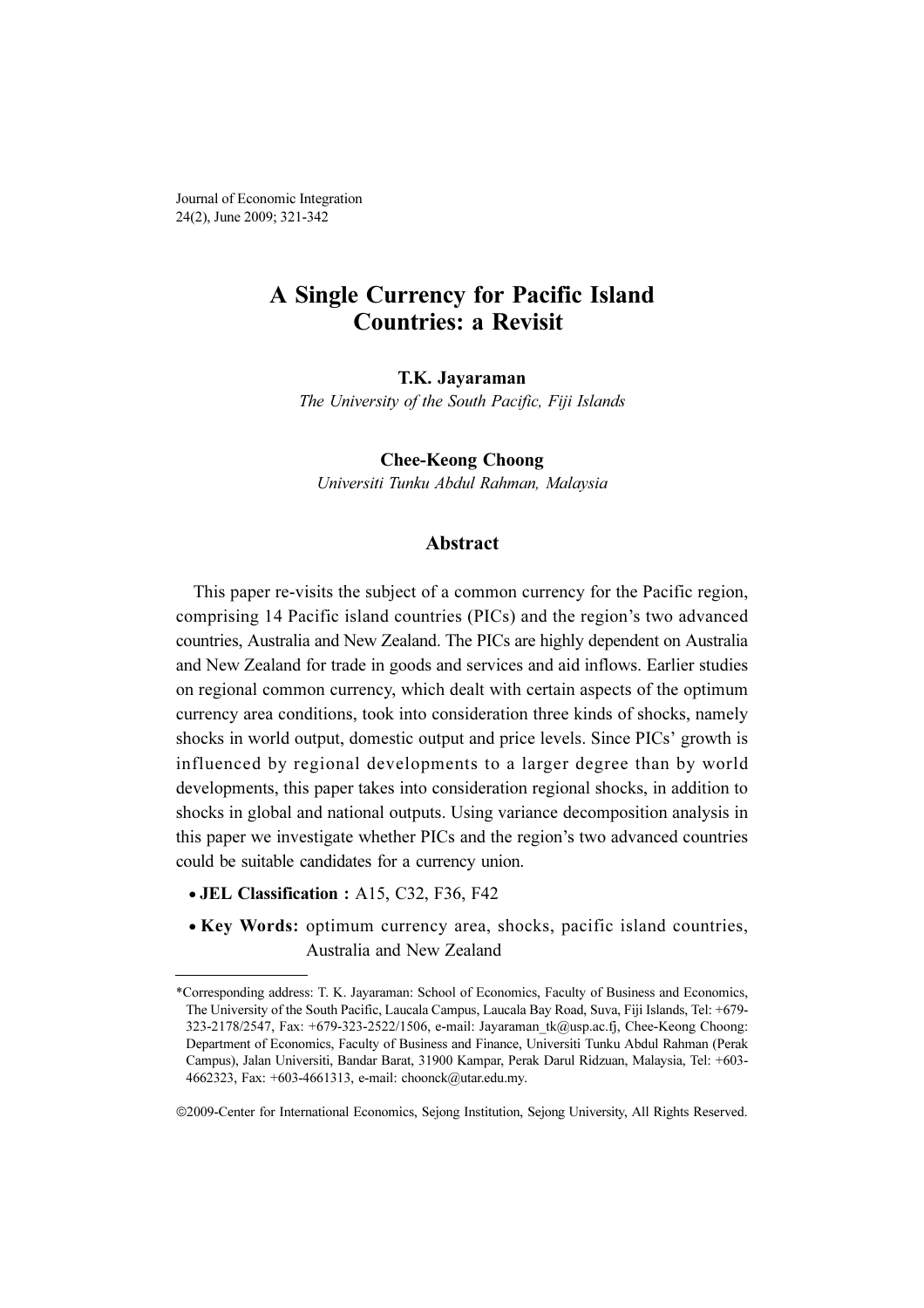# I. Introduction

Regional integration of Pacific island countries (PICs) has been the objective ever since their leaders joined hands with the two advanced countries in the region, Australia and New Zealand to establish in 1971 a regional organization known as South Pacific Islands Forum. This Forum underwent a name change in October 2000 to Pacific Islands Forum, and is now known as the Forum (Jayaraman 2001).

The Forum<sup>1</sup> comprises 16 members: Australia and New Zealand, and 14 independent PICs, which are: Cook Islands, Fiji, Kiribati, Marshall Islands, Federated States of Micronesia, Nauru, Niue, Papua New Guinea, Samoa, Solomon Islands, Tonga, Tuvalu and Vanuatu. Recent initiatives towards promoting deeper integration derived inspiration from the birth of the new currency, the euro in 1999, heralding the arrival of the new Millennium. These initiatives included the signing of two agreements in 2002, one known as the Pacific Island Countries Trade Agreement (PICTA), aimed at ushering in free trade amongst all PICs by 2010, and the other as Pacific Agreement on Closer Economic Cooperation (PACER) for promoting by 2015, intensive economic cooperation between PICs and Australia and New Zealand (Jayaraman 2005).

The idea of a common, regional currency was floated during the annual Forum Leaders' meeting in Auckland in August 2003, which was attended by the heads of member governments. As the subject did not officially figure in the agenda of the meeting, it was not formally discussed. However, it was apparent that Australia was keen to adopt a common currency, as a step towards bringing about greater fiscal and monetary discipline. The timing of the proposal for a common currency was triggered by certain global and regional developments. They included the perceived terror threat to the region and failure of some PICs in maintaining peace and order. Furthermore, the deteriorating economic conditions in some of island states due to weak economic policies and poor governance were causing concerns to donors in regard to aid effectiveness (Hughes 2003), which prompted an Australian Senate Committee (2003) to come up with a strong plea for a Pacific Economic and Political Community. One of the recommendations made by the Australian Senate Committee for promoting regional stability was adopting a common currency, preferably the Australian dollar, replacing the existing national currencies.

<sup>1</sup> Australia, as the largest and richest member of the Forum, bears a major proportion of its administrative costs. Further, it plays a lead role as a significant provider of foreign aid to PICs.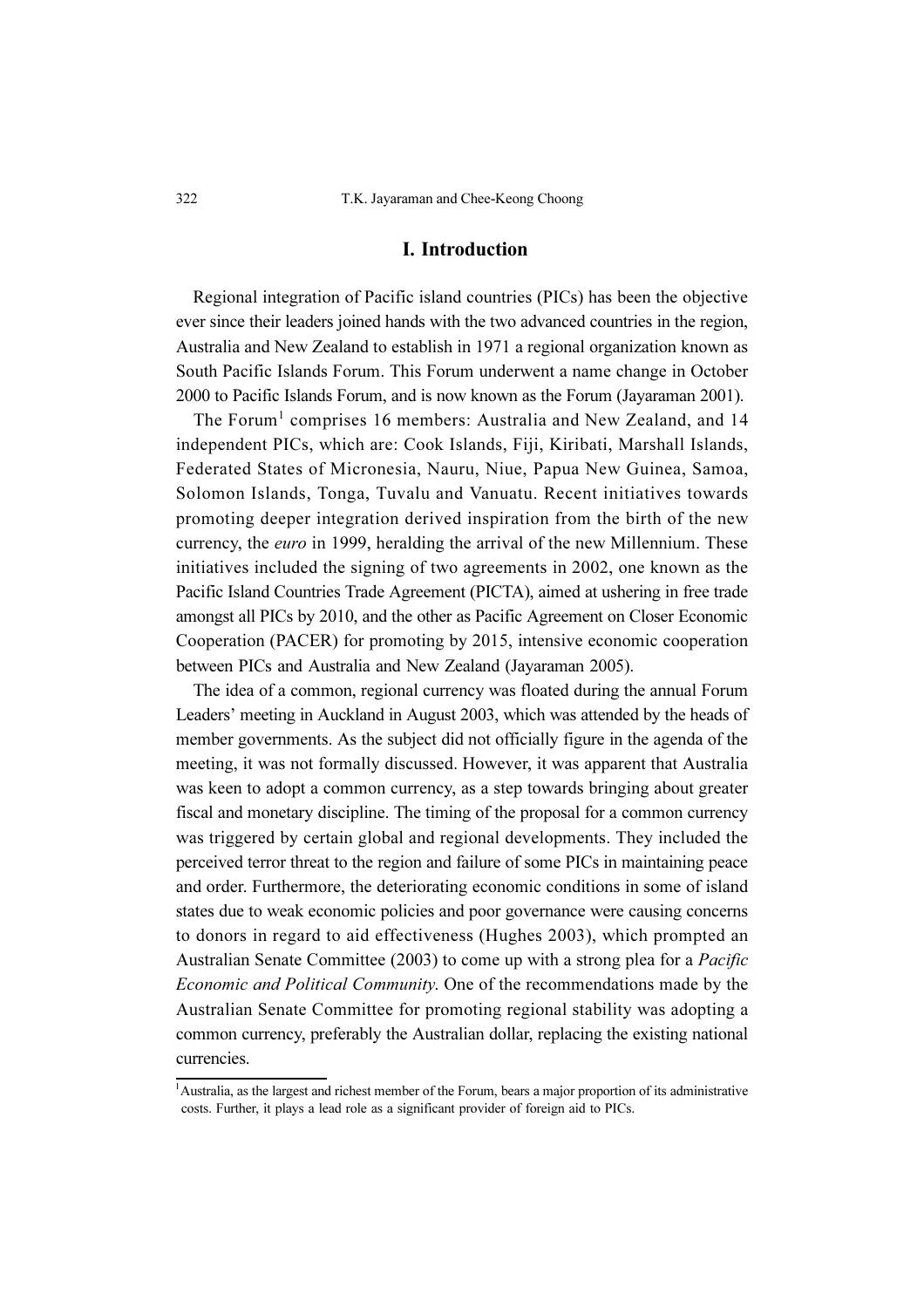Earlier studies on a common currency for PICs, which applied the optimum currency criteria (Mundell 1961) in their investigations, did not specifically focus on impact of regional growth developments on PICs. In the context of island nations' heavy dependency on the region's two advanced countries for trade and tourism, it appears appropriate to consider the impact of regional output shocks on each PIC. Accordingly, this paper is motivated to re-visit the subject. The objective of the paper is to study the impact of regional output shocks, besides the global and country specific output shocks on PICs, with a view to evaluating their suitability to form a currency union.

The paper is organized on the following lines: section II undertakes a very brief review of the literature on the subject; section III outlines the methodology while section IV reports and interprets the results. Section V presents some conclusions with policy implications.

# II. Review of Empirical Literature Review on Single Currency for the Pacific Region

In the event of the Australian dollar being adopted as the common currency of the region, the cost for Australia would be minimal since its central bank, the Reserve Bank of Australia (RBA) would continue with unfettered freedom to pursue its own monetary policy. Substantial benefits to Australia would consequently arise from increase in its volume of trade, since dollarization of the region would lead to elimination of transaction costs and volatility in exchange rates, between Australia and others in the region.

As Alesena and Barro (2001) noted, just as a common language promotes communication among people, a common currency could promote trade and investment among countries in the region. These benefits will have to be weighed against the likely costs that have to be incurred by other Forum members. The costs would include the costs of discontinuing their own independent currencies by replacing with the Australian dollar and the loss of seigniorage revenue from printing their own currencies. Further, all of them will have to fall in line with Australian macroeconomic and exchange rate policies.

A common currency entails a single set of economic, monetary, financial and fiscal policies to influence the balance of payments of the region. Such a single set of policies can be justified only when there is a high degree of synchronization of business cycles for all prospective member countries of a currency union.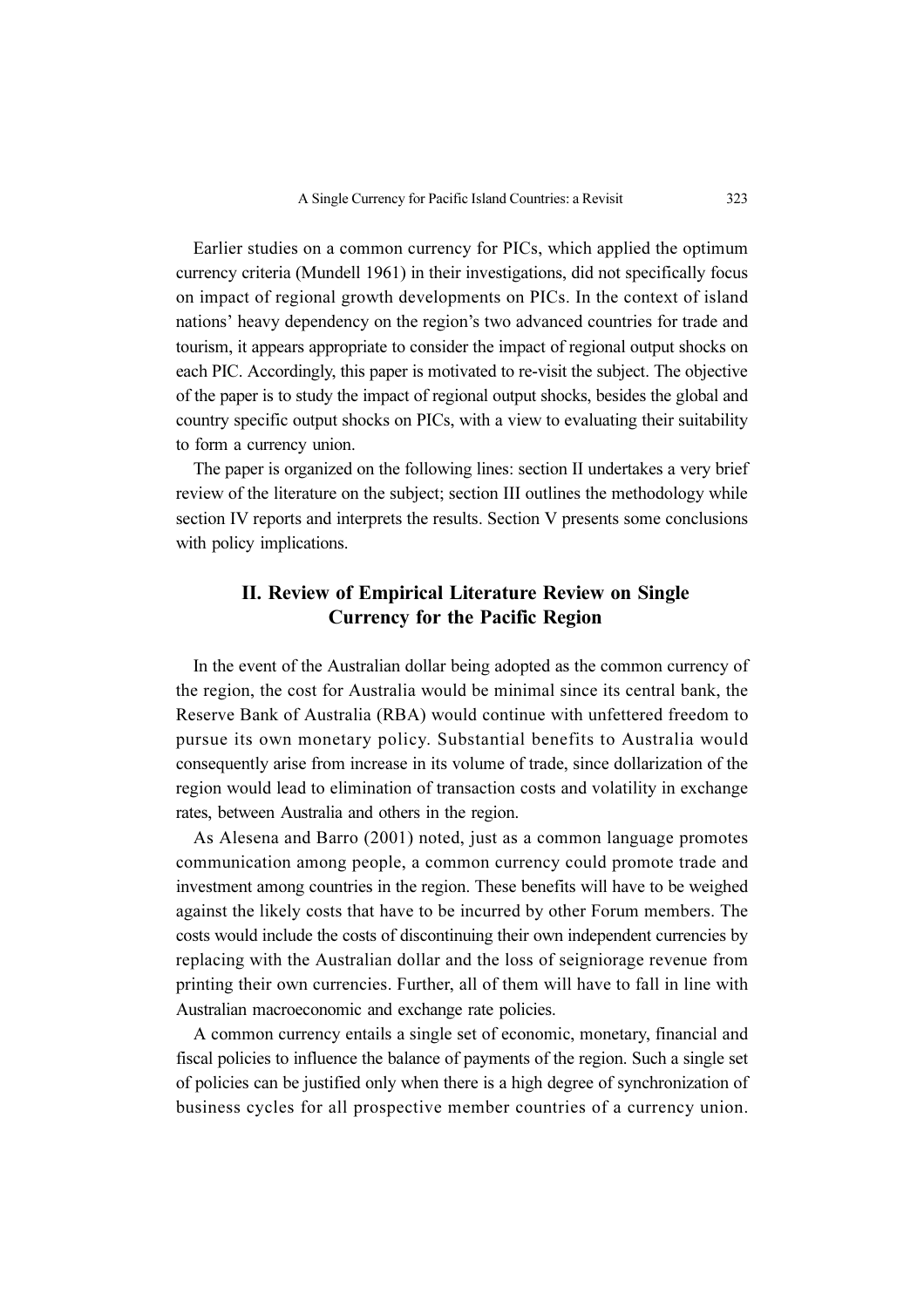#### 324 T.K. Jayaraman and Chee-Keong Choong

According to Mundell's seminal contribution (1961), known as optimum currency area (OCA) conditions, countries experiencing common external shocks would be better suited to form a currency union because it permits the use of union-wide policies to correct any imbalances, including the adjustment of the common currency. The OCA conditions have since been elaborated, refined and updated by growing literature on the subject (Bayoumi and Eichengreen 1993, 1994; Bayoumi, Eichengreen and Mauro 2000; Bayoumi and Ostry 1997; Bayoumi and Mauro 1999; Eichengreen and Bayoumi, 1999; International Monetary Fund 2001, 1997).

In regard to the adoption the Australian dollar as common currency, a former Governor of New Zealand's central bank (Brash 2000), went on record in 2000 that the time for adopting the Australian dollar by New Zealand as a common currency was not ripe. Arguing along the lines of OCA conditions, he observed that there had been a lack of synchronization of business cycles between Australia and New Zealand during the recent past. In addition to the availability of a regional central banker's point of view, there have been some academic studies as well on the feasibility of a currency union between the two countries. These include Crosby and Otto (2003), Coleman (1999), Hargraves and McDermott (1999), Grimes, et al. (1998). Their findings were, however, not unanimous. While Grimes et al. (1998) felt that a common currency for Australia and New Zealand would be beneficial, Crosby and Otto (2003) opined otherwise. Arguing from the Australian point of view, Crosby and Otto (2003) concluded that (i) Australia and New Zealand were not suitable candidates for the currency union; (ii) the benefits of a currency union for Australia would be small; and (iii) it would be worthwhile to consider currency union with the United States rather than with New Zealand.

The feasibility of a common currency for PICs, whose key economic indicators are given in Table 1, has been studied intensively in recent years by various researchers. Table 2 lists the issues examined by various authors. De Brouwer (2000), Chand (2003), Duncan (2002, 2005), Jayaraman (2001, 2005) came to a general agreement that due to the existence of substantial trade between Australia and PICs, the gains from adopting the Australian dollar, as common currency would be large. Additionally, De Brouwer (2000) and Duncan (2002, 2005) highlighted the gains arising out of currency union in terms of favorable outcomes, such as institutional efficiencies, including entrusting the responsibility of formulation and implementation of common monetary policies to Reserve Bank of Australia. Such an outcome would release the limited, skilled human resources presently employed in the central banks for re-deployment in other productive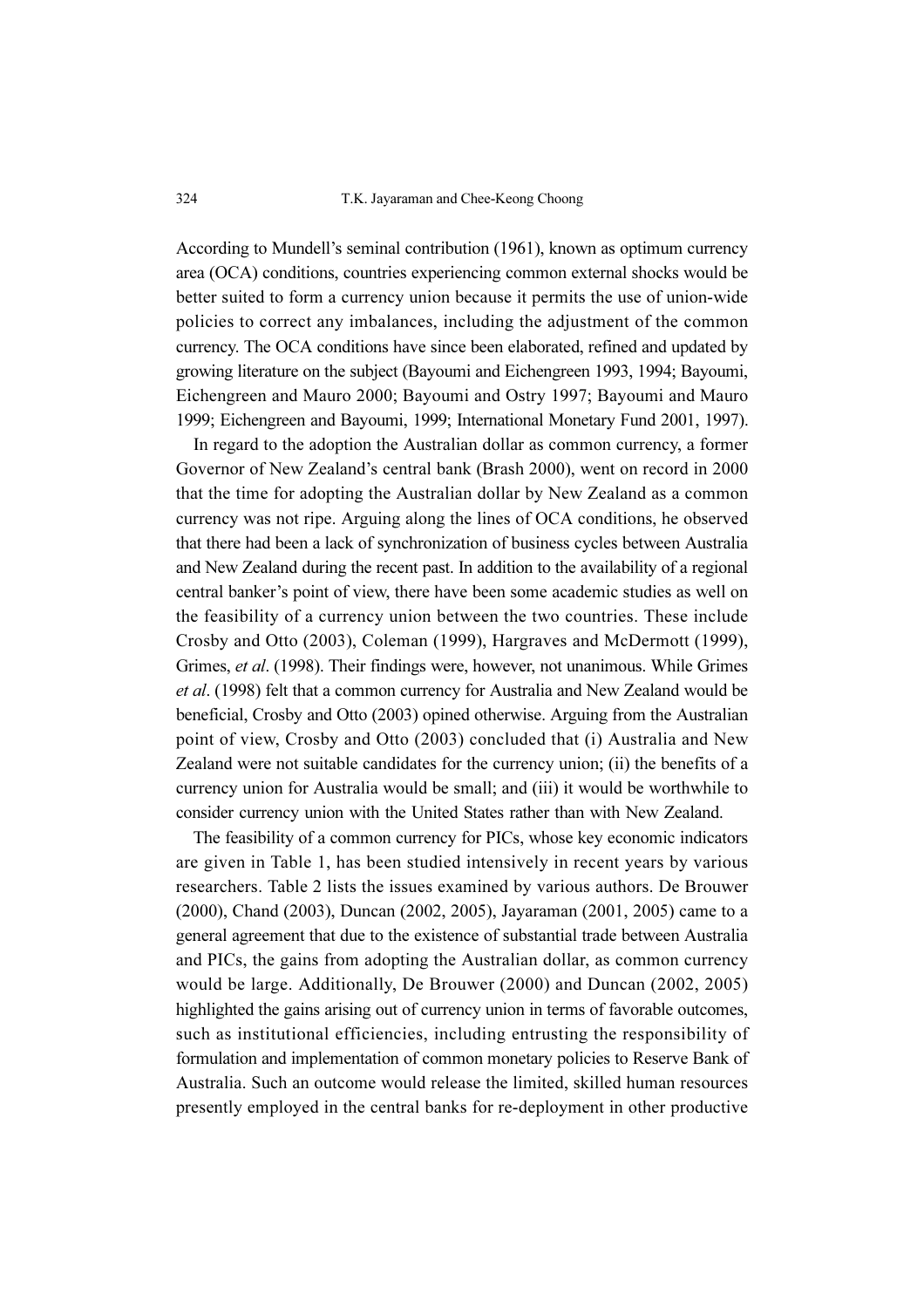|                                         |                             |                         | Per Capita                                           | Human                                        |                                           |                                      |                              | Aid                          |
|-----------------------------------------|-----------------------------|-------------------------|------------------------------------------------------|----------------------------------------------|-------------------------------------------|--------------------------------------|------------------------------|------------------------------|
| Regions                                 | Population<br>(000)<br>2006 | Area<br>(000)<br>Sq. km | <b>GDP</b><br>(Current<br>Prices)<br>in US\$<br>2006 | Develop-<br>ment<br>Index<br>Ranking<br>2003 | Vulnerability<br>Index<br>Ranking<br>2000 | Aid<br>Per Capita<br>in US\$<br>2004 | $%$ of<br><b>GDP</b><br>1990 | $%$ of<br><b>GDP</b><br>2004 |
| Cook<br><b>Islands</b>                  | 22                          | 0.2                     | 7,549                                                | 62                                           | <b>NA</b>                                 | 490.0                                | NA                           | 28.0                         |
| Fiji                                    | 853                         | 18.3                    | 3,306                                                | 92                                           | $\,$ 8 $\,$                               | 76.0                                 | 3.9                          | 2.6                          |
| <b>Fed States</b><br>of Micron-<br>esia | 111                         | 0.7                     | 2,205                                                | 120                                          | NA                                        | 787.0                                | NA.                          | 36.0                         |
| Kiribati                                | 101                         | 0.7                     | 703                                                  | 129                                          | 59                                        | 171.0                                | 22,5                         | 17.8                         |
| Palau                                   | 20                          | 0.5                     | 7.765                                                | NA                                           | NA                                        | 978.0                                | NA                           | 15.0                         |
| Papua New<br>Guinea                     | 5,995                       | 462                     | 943                                                  | 137                                          | 30                                        | 46.0                                 | 7.2                          | 7.6                          |
| Republic of<br>Marshall<br>Island       | 65                          | 0.2                     | 2,363                                                | 121                                          | NA                                        | 836.0                                | 49.6                         | 37.4                         |
| Samoa                                   | 186                         | 2.8                     | 2.277                                                | 74                                           | 20                                        | 167.0                                | 42.6                         | 8.2                          |
| Solomon<br>Islands                      | 489                         | 28.9                    | 684                                                  | 128                                          | 11                                        | 262.0                                | 21.7                         | 47.8                         |
| Tonga                                   | 102                         | 0.7                     | 2.176                                                | 54                                           | 3                                         | 109.0                                | 26.3                         | 9.1                          |
| Tuvalu                                  | 11                          | 0.003                   | 1.346                                                | 118                                          | NA                                        | 260.0                                | 47.2                         | 45.0                         |
| Vanuatu                                 | 215                         | 12.2                    | 1,799                                                | 118                                          | 1                                         | 162.0                                | 33.0                         | 12.4                         |

Table 1. Selected Key Economic and Social Indicators

Source: Commonwealth of Australia (2008), World Bank (2006), Commonwealth Secretariat (2006).

spheres in the economy in each PIC.

Other studies (Jayaraman 2001, 2003, 2005) point out to the gains of currency union, which emanate from the reduction in transaction costs by way of elimination of currency conversion and from the absence of any volatility in exchange rates. In the context of PICs' weak banking infrastructure and poor electronic communication systems, gains from elimination of transaction costs involved in conversion of one currency into another would continue to be a dominant component of benefits of a single currency.

Based on a correlation coefficients analysis, Bowman (2002) observed that except for Tongan currency, movements in currencies of PICs were more correlated with the American dollar than with Australian dollar and therefore concluded against adopting Australian dollar as common currency.

It was argued by Ward and Jayaraman (2006) that since external shocks in the past affecting the PICs and the two developed countries in the region were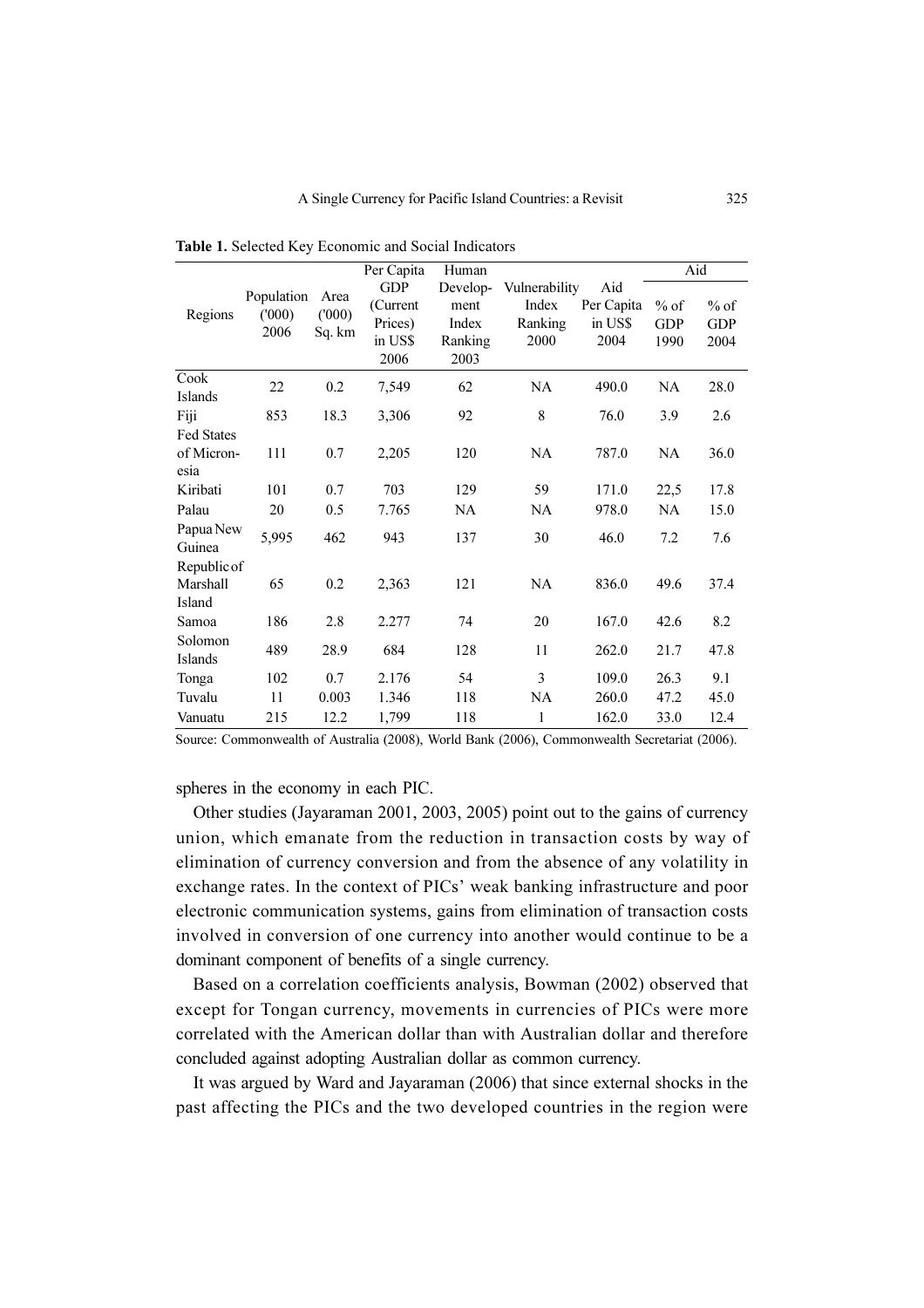326 T.K. Jayaraman and Chee-Keong Choong

Table 2. Major Issues Examined by Studies on Single Currency for PICs

|     | No. Studies by Authors | Issues Examined                                                                          |
|-----|------------------------|------------------------------------------------------------------------------------------|
|     |                        | (i) Relationship between currencies of PICs and the Australian dollar,                   |
| 1.  | Bowman (2004)          | Japanese yen, the British pound and the US dollar;                                       |
|     |                        | (ii) trade relationships between PICs and Australia, and PICs and                        |
|     |                        | Asia.                                                                                    |
|     |                        | (i) movements in real exchange rates of selected PICs and Australia;                     |
| 2.  | De Brouwer             | (ii) labour mobility;                                                                    |
|     | (2000)                 | (iii) capital mobility;                                                                  |
|     |                        | (iv) fiscal transfers                                                                    |
| 3.  | Chand (2003)           | (i) trade relationships between PICs and Australia;                                      |
|     |                        | (ii) political economy                                                                   |
|     |                        | (i) political economy                                                                    |
|     | Duncan                 | (ii) monetary sovereignty                                                                |
| 4.  | (2002, 2005)           | (iii) fiscal discipline                                                                  |
|     |                        | (iv) movements in real exchange rates of PICs and Australia                              |
|     |                        | (v) coincidence of business cycles                                                       |
|     |                        | (i) Optimal currency area criteria applicability volume, degree of                       |
| 5.  |                        | Jayaraman (2001) product diversification, factor mobility, similarity in inflation rates |
|     |                        | and correlation in economic activities                                                   |
| 6.  | Jayaraman (2003)       | (i) Empirical Testing of optimal area conditions                                         |
| 7.  | Jayaraman (2004)       | (i) seigniorage revenue loss                                                             |
|     |                        | (ii) fiscal transfers                                                                    |
| 8.  | Jayaraman (2005)       | (i) tests of indicators in terms of correlations of growth rates, interest               |
|     |                        | rates and exchange rates                                                                 |
| 9.  | Jayaraman (2006)       | (i) patterns of shocks                                                                   |
| 10. | Ward and Jayara-       | (i) impacts of shocks                                                                    |
|     | man (2006)             | (ii) SVAR approach                                                                       |
| 11. | Bunyaratavej and       | (i) convergence of growth rates                                                          |
|     | Jayaraman (2007)       |                                                                                          |
| 12. | Jayaraman, et al.      | (i) convergence of nominal and real exchange rate movements                              |
|     | (2007)                 |                                                                                          |

asymmetrical in nature, one common set of monetary, fiscal and exchange rate policies would not serve any PIC's interest and hence PICs were not found suitable candidates for a currency union either with Australia or New Zealand. In their study, Ward and Jayaraman (2006) focused on three kinds of shocks in world output, domestic output and domestic price level.

Table 3 provides details of trade in goods amongst PICs (referred to a sintraregional trade) and each PIC's trade with Australia and New Zealand. While intraregional trade exclusively amongst PICs, without involving Australia, is low in terms of percentage of total trade, each PIC's imports from or exports to Australia and New Zealand land are relative large. For example, in 2007, about 66 per cent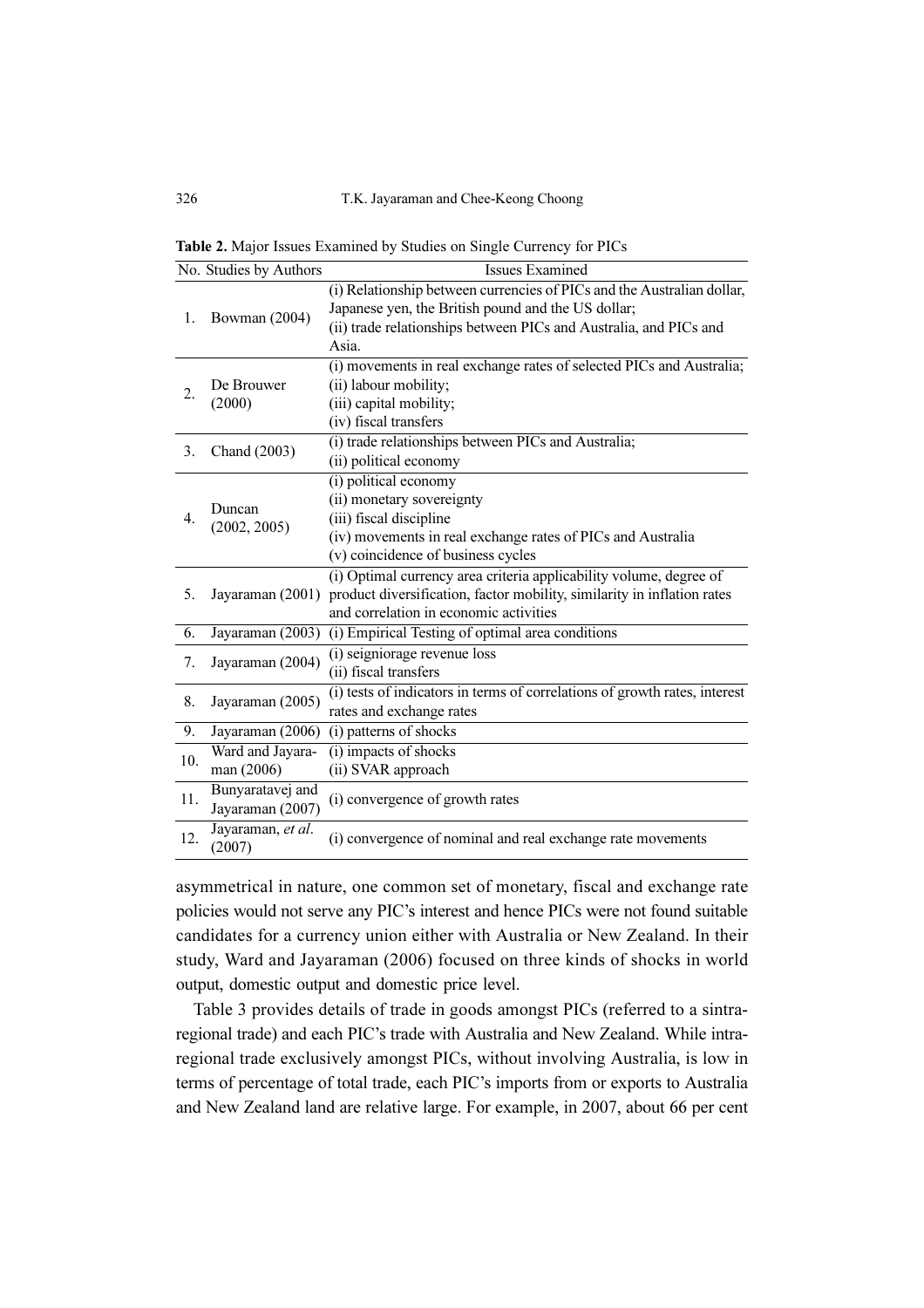|           |                      | Intra-Reg                |                        | Intra-Reg   | Exports to  | Imports from | Exports to               | Imports from     |
|-----------|----------------------|--------------------------|------------------------|-------------|-------------|--------------|--------------------------|------------------|
| Countries |                      | <b>Exports</b>           | Imports<br>(% of Total | Trade       | Australia   | Australia    | NZ                       | NZ               |
|           |                      | (% of Total              |                        | (% of Total | (% of Total | (% of Total) | (% of Total              | (% of Total      |
|           |                      | Exports)                 | Imports)               | Trade)      | Exports)    | Imports)     | Exports)                 | Imports)         |
| Cook Is.  | Average of 1994-1997 |                          | 10.3                   | 9.5         | 21.1        | 7.2          | 25.5                     | 70.9             |
|           | Average of 1998-2002 |                          | 11.8                   | 10.8        | 24.5        | 9.8          | 10.4                     | 68.2             |
|           | 2003                 |                          | 4.9                    | 4.3         | 6.9         | 6.6          | 21.0                     | 78.2             |
|           | 2004                 |                          | 6.7                    | 6.1         | 2.6         | 4.2          | 18.9                     | 81.3             |
|           | 2005                 |                          | 7.1                    | 6.6         | 7.1         | 5.9          | 12.9                     | 78.9             |
|           | 2006                 |                          | 17.5                   | 16.9        | 8.2         | 5.3          | 29.3                     | 69.9             |
|           | 2007                 |                          | 18.0                   | 17.5        | 3.7         | 6.2          | 15.5                     | 66.4             |
| Fiji      | Average of 1994-1997 | 0.3                      | 0.1                    | 0.4         | 26.7        | 39.9         | 7.0                      | 15.5             |
|           | Average of 1998-2002 | 6.8                      | 0.1                    | 3.0         | 20.3        | 43.2         | 3.9                      | 14.6             |
|           | 2003                 | 16.1                     | 0.3                    | 7.0         | 18.9        | 34.9         | 3.8                      | 17.1             |
|           | 2004                 | 16.0                     | 0.4                    | 6.9         | 18.6        | 25.9         | 3.4                      | 21.2             |
|           | 2005                 | 15.4                     | 0.3                    | 6.0         | 17.2        | 23.7         | 3.8                      | 18.9             |
|           | 2006                 | 19.8                     | 0.4                    | 7.6         | 13.9        | 23.3         | 3.7                      | 16.8             |
|           | 2007                 | 19.2                     | 0.5                    | 7.9         | 10.6        | 21.5         | 4.3                      | 17.2             |
| Kiribati  | Average of 1994-1997 | $\blacksquare$           | 7.8                    | 5.2         | 3.0         | 18.1         |                          | $\overline{3.9}$ |
|           | Average of 1998-2002 |                          | 14.3                   | 10.4        | 1.5         | 30.5         | $\overline{\phantom{a}}$ | 3.2              |
|           | 2003                 | $\overline{\phantom{a}}$ | 27.5                   | 18.7        | 1.8         | 41.0         | $\overline{\phantom{a}}$ | 8.8              |
|           | 2004                 |                          | 29.9                   | 23.4        | 0.2         | 33.6         |                          | 6.9              |
|           | 2005                 |                          | 27.1                   | 25.4        | 0.4         | 33.3         |                          | 6.9              |
|           | 2006                 |                          | NA                     | NA          | NA          | NA           |                          | NA               |
|           | 2007                 |                          | NA                     | NA          | NA          | NA           |                          | NA               |
|           |                      |                          |                        |             |             |              |                          | (constant)       |

Table 3. Intra-regional Exports and Imports of PICs

(continued)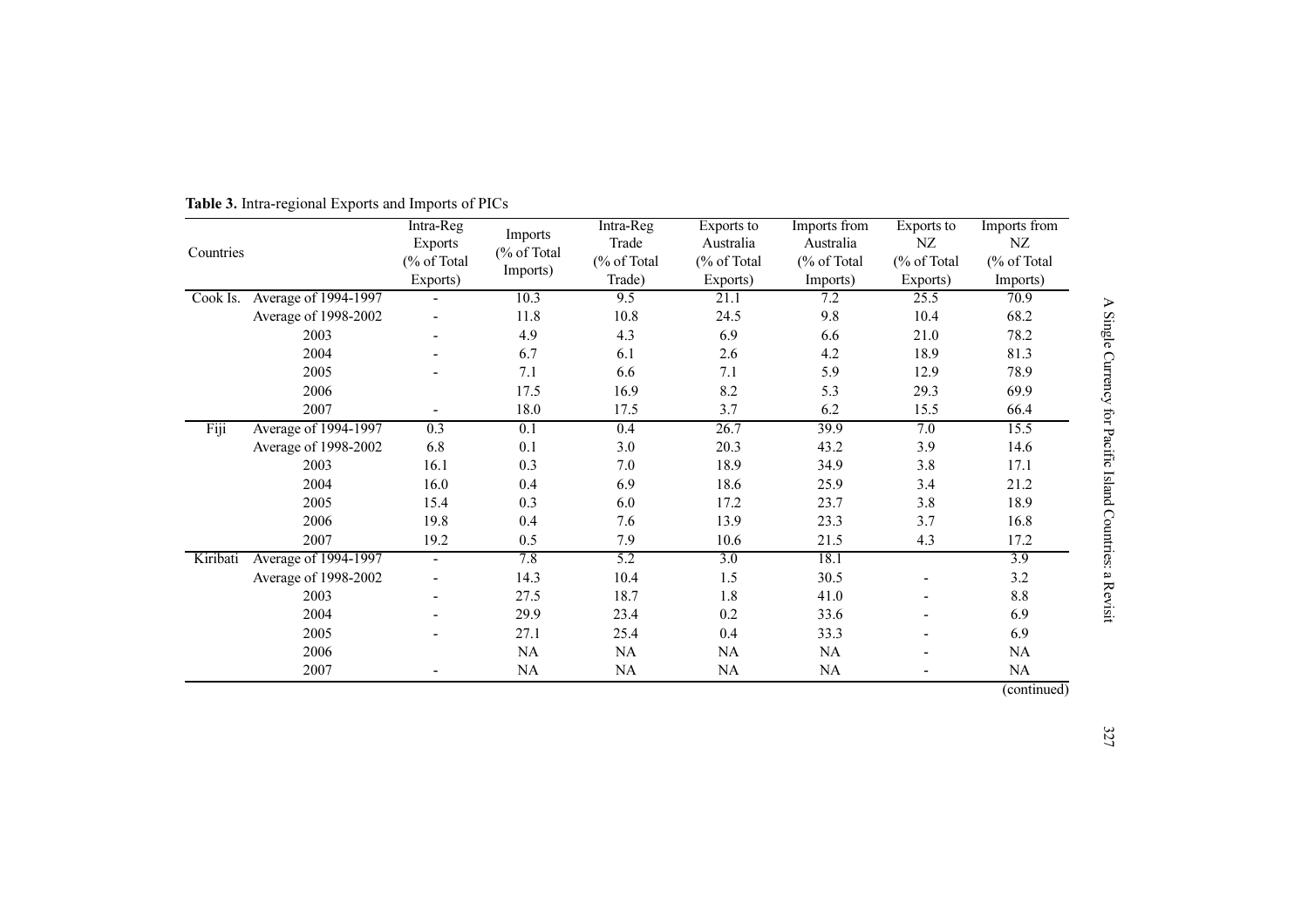Table 3. Intra-regional Exports and Imports of PICs (continued)<br>
Intra-Reg Imports The Regions into Exports into the Region of Payer (% of Total (% of Total (% of Total (% of Total (% of Total (% of Total (% of Total (% of 4.6 2.4 9.6 5.6 2.1 24.7 0.3 7.8 2.5 8.4 5.3 1.3 26.2 0.3 4.7 2.7 8.4 5.5 1.3 25.5 0.7 5.1 2.4 8.1 5.2 1.5 26.6 0.4 4.5NA NA NA NA NA NA NA

(continued)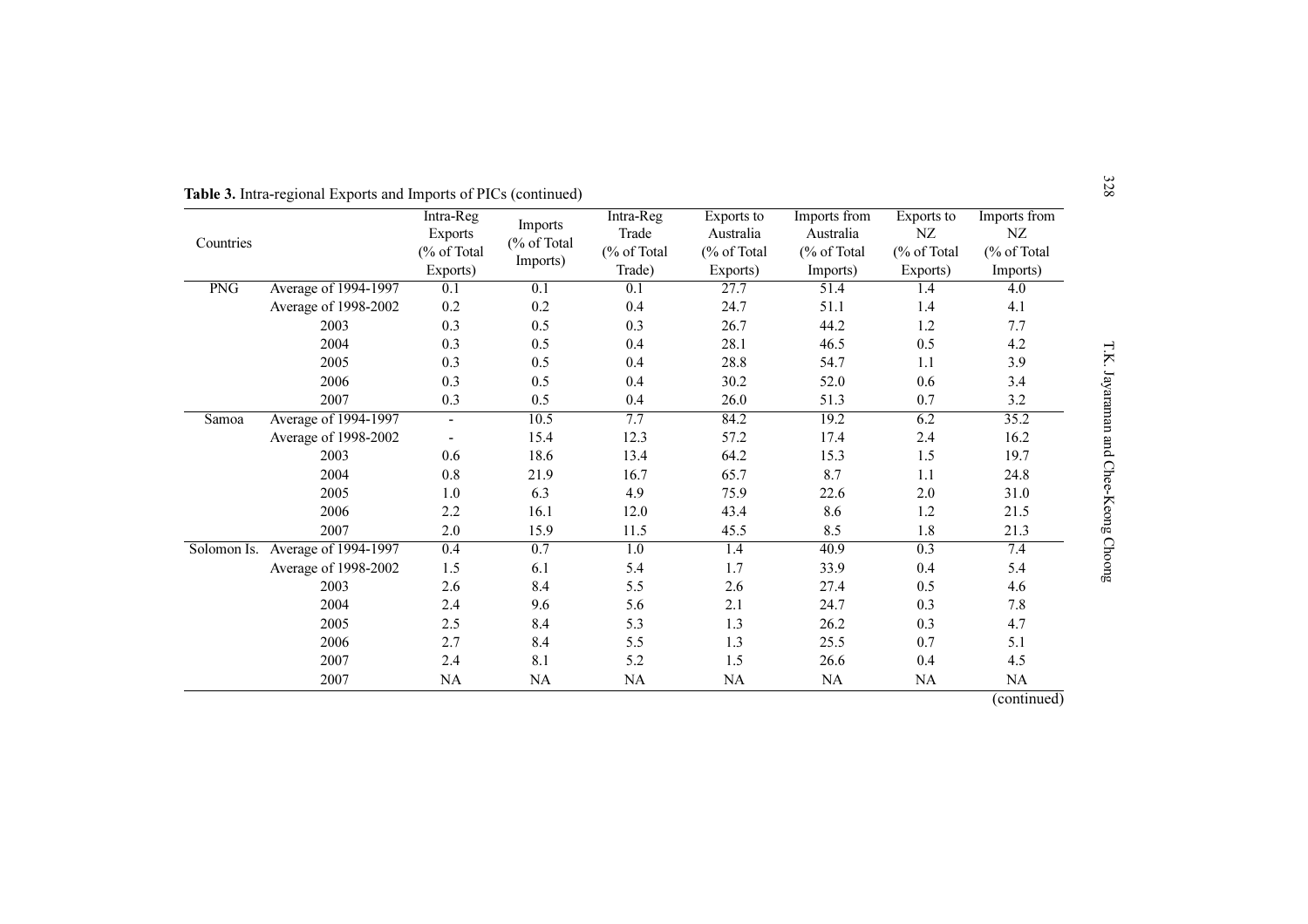|           |                      | Intra-Reg   | Imports     | Intra-Reg        | Exports to     | Imports from | Exports to               | Imports from |
|-----------|----------------------|-------------|-------------|------------------|----------------|--------------|--------------------------|--------------|
| Countries |                      | Exports     | (% of Total | Trade            | Australia      | Australia    | NZ                       | NZ           |
|           |                      | (% of Total |             | (% of Total      | (% of Total    | (% of Total  | (% of Total              | (% of Total  |
|           |                      | Exports)    | Imports)    | Trade)           | Exports)       | Imports)     | Exports)                 | Imports)     |
| Tonga     | Average of 1994-1997 | 3.1         | 7.7         | 7.0              | 4.7            | 33.6         | 9.7                      | 38.5         |
|           | Average of 1998-2002 | 2.9         | 14.1        | 12.1             | 2.5            | 15.9         | 6.8                      | 32.2         |
|           | 2003                 | 1.7         | 22.7        | 9.4              | 1.2            | 11.0         | 2.8                      | 42.1         |
|           | 2004                 | 2.6         | 24.9        | 9.6              | 1.1            | 9.2          | 7.4                      | 34.8         |
|           | 2005                 | 6.7         | 28.1        | 9.3              | 2.5            | 10.5         | 6.3                      | 33.4         |
|           | 2006                 | 7.3         | 32.0        | 9.8              | 2.0            | 7.5          | 8.2                      | 27.7         |
|           | 2007                 | NA          | NA          | NA               | NA             | NA           | NA                       | NA           |
| Tuvalu    | Average of 1994-1997 | 1.0         | 30.5        | 45.5             | $\blacksquare$ | 39.4         | $\blacksquare$           | 6.3          |
|           | Average of 1998-2002 | 8.2         | 60.3        | 57.0             |                | 20.2         | $\overline{\phantom{a}}$ | 5.8          |
|           | 2003                 | 5.1         | 46.1        | 43.2             | 9.9            | 13.0         | $\overline{\phantom{a}}$ | 5.8          |
|           | 2004                 | 17.6        | 50.2        | 49.2             | 0.2            | 9.6          |                          | 5.5          |
|           | 2005                 | 7.6         | 46.1        | 43.6             | 2.7            | 7.7          |                          | 4.0          |
|           | 2006                 | NA          | NA          | NA               | NA             | NA           | NA                       | NA           |
| Vanuatu   | Average of 1994-1997 | 0.1         | 0.9         | $\overline{0.9}$ | 4.1            | 21.0         | 0.5                      | 5.2          |
|           | Average of 1998-2002 | 2.5         | 6.0         | 6.2              | 1.6            | 22.7         | 0.6                      | 6.7          |
|           | 2003                 | 4.0         | 10.7        | 8.9              | 5.1            | 15.5         | 0.4                      | 6.0          |
|           | 2004                 | 1.9         | 12.3        | 7.4              | 1.2            | 16.7         | 0.4                      | 7.3          |
|           | 2005                 | 2.6         | 12.0        | 7.7              | 1.5            | 18.4         | 0.2                      | 7.2          |
|           | 2006                 | 2.2         | 14.7        | 8.8              | 1.0            | 20.6         | 0.2                      | 8.8          |
|           | 2007                 | NA          | NA          | NA               | NA             | NA           | NA                       | <b>NA</b>    |

# Table 3. Intra-regional Exports and Imports of PICs (continued)

NA: Not available "-": negligible

Source: IMF (2008)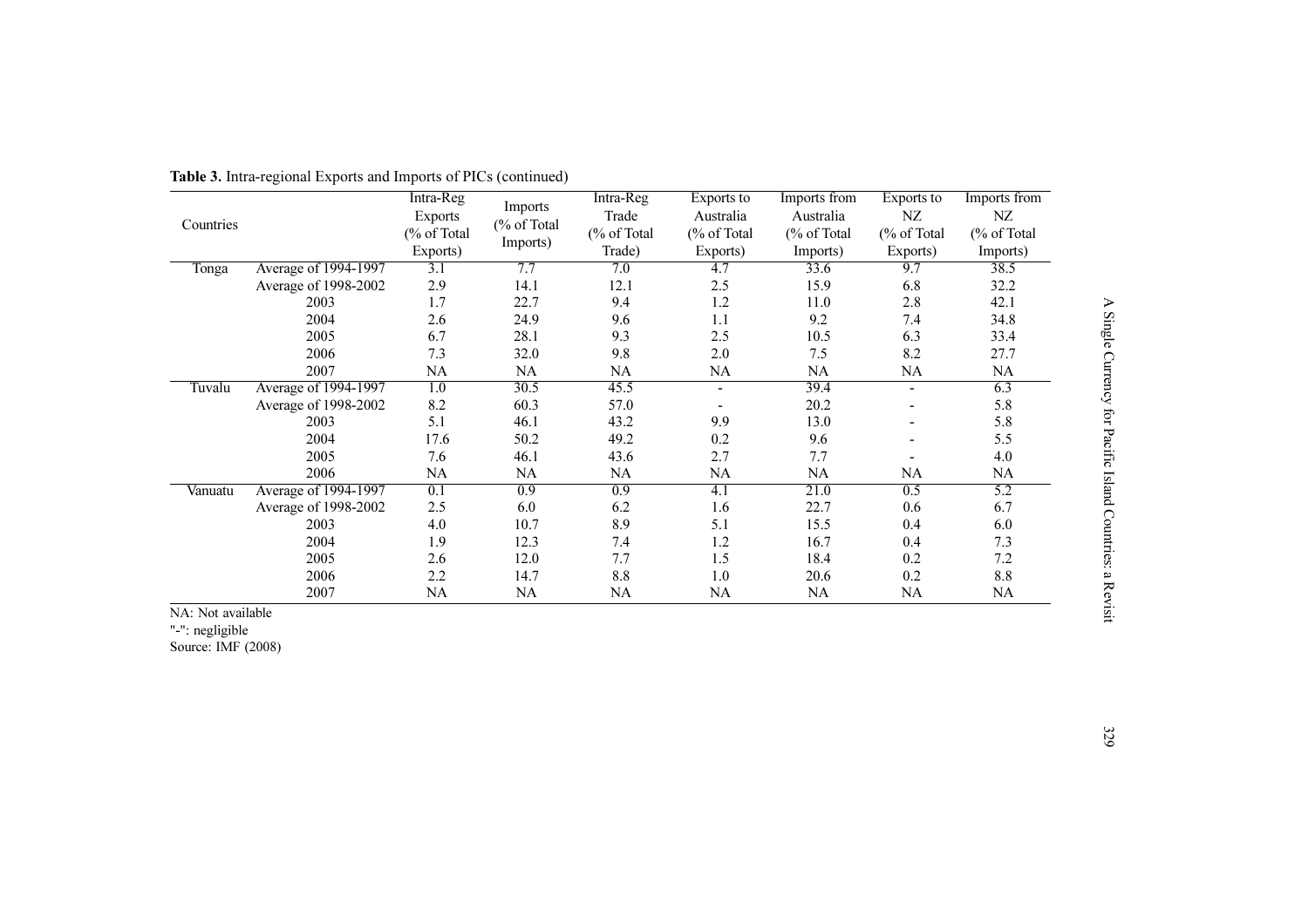of imports of Cook Islands, which is one of the least diversified PICs with negligible exports of goods but with heavy dependency on tourism, were sourced from New Zealand.

On the other hands, Fiji and PNG, which have some manufacturing base, have substantial trade with Australia and New Zealand. Nearly 25 per cent of Fiji's exports and 51 per cent of PNG's exports were directed to Australia. Thus, each PICs' trade with the any of the two advanced countries in the region has been substantial.

Aside from trade in goods, PICs, especially Cook Islands, Fiji, Samoa and Vanuatu are highly dependent on tourism. Most of the tourists to PICs have been traditionally from Australia and New Zealand. Further, in recent years, remittance inflows into PICS have been on the rise, as both Australia and New Zealand have relaxed their immigration conditions, with larger annual intake of skilled persons from PICs. Consequently, there has been a steady rise in remittance inflows to support their families and relatives in PICs.

Viewed against this background, it is increasingly recognized that regional output shocks, especially those of Australia and New Zealand, would have far reaching effects on PICs and hence would be a major factor for determining the suitability of each PICs' candidacy to be part of a regional currency union.

## III. Methodology and Data

#### A. Methodology

Following Chow and Kim (2003), we estimate the output growth function subject to three different types of shocks, namely global, regional and countryspecific ( $u^g$ ,  $u^r$  and  $u^d$ ).

$$
\Delta y_t^d = \beta_0 + \beta_1(L) u_t^g + \beta_2(L) u_t^r + \beta_3(L) u_t^d \tag{1}
$$

where  $\beta_i(L) = \beta_{i0} + \beta_{i1}L + \beta_{i2}L^2 + \dots$  is a polynomial function of the lag operator, L. Generally, global shocks affect economies both inside and outside the regional boundary. The oil price shock in the 1970s is an example of global shock. Regional shocks are generally common to economies within a region. On the other hand, country-specific shocks are unique to a particular economy, which may result from either aggregate demand shock (monetary or fiscal policy changes) or supply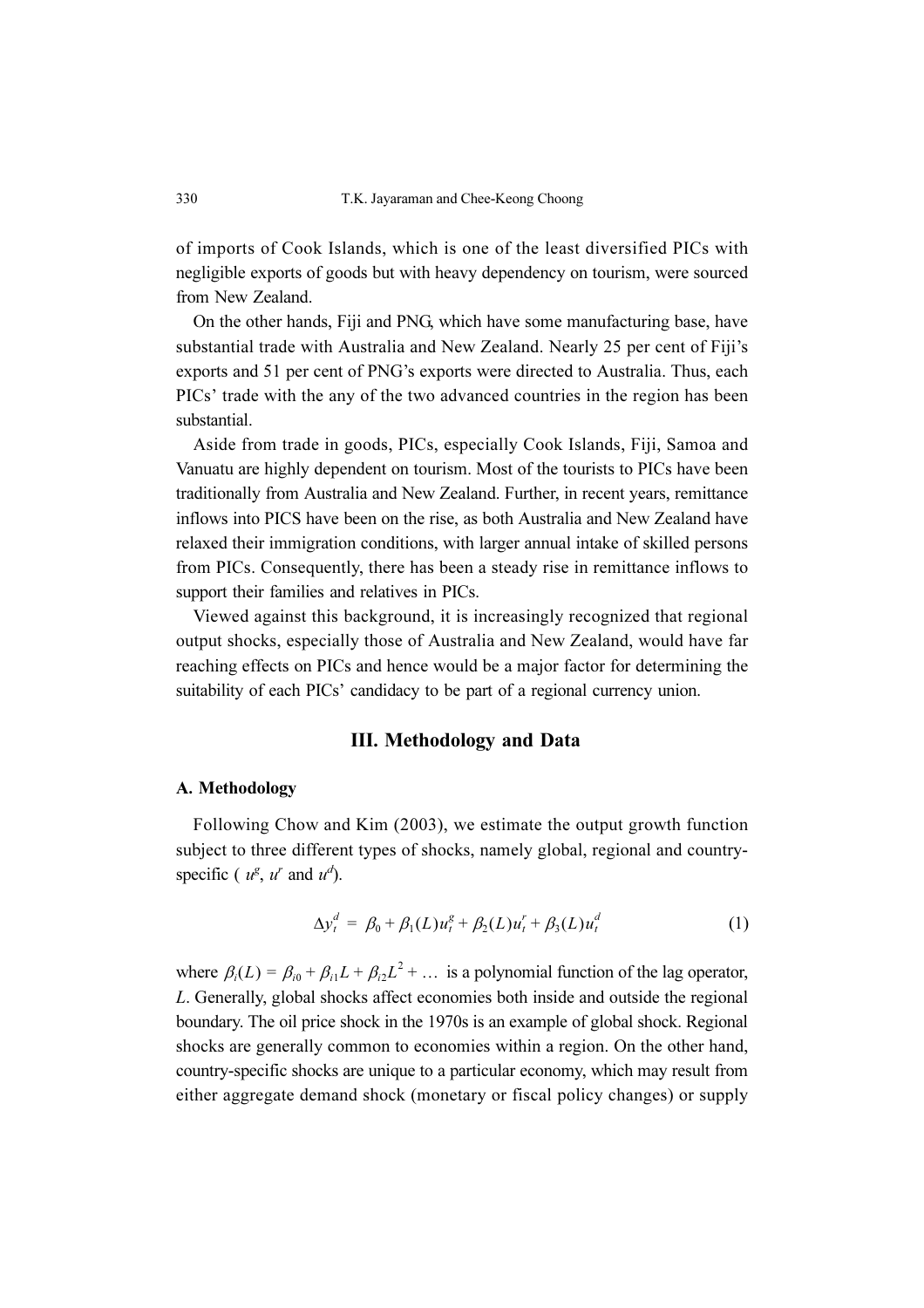shocks on productivity or terms of trade (Bayoumi and Eichengreen, 1993).

The distinctions between these three shocks have significant, powerful policy implications. For example, if country-specific shocks are dominant and less correlated across the region, a member country of a currency union may be a loser, in the absence of monetary independence and freedom to resort to exchange rate adjustments. On the other side, if regional shocks affect all prospective member countries in the same manner, there is sufficient justification for a single set of common monetary and exchange rate policies within the region. In contrast, if global shocks are dominant and if they similarly affect all economies inside the region, a more global arrangement might be necessary. Nevertheless, as long as shocks influence all economies in a similar pattern, a global rather than regional policy arrangement may be a more appropriate course of action in dealing with such shocks.

In the Pacific region, for instance, if shocks in global output (U.S. output) impact PICs more than regional shocks (say Australian output shock), the formation of American dollar bloc may be a better policy choice than a formation of an Australian dollar bloc. Based on these explanations, it is indicated that a model of regional integration needs to consider a minimum of three types of shocks.

Considering a three-variable model with global, regional and local outputs:  $y^g$ ,  $y^r$ and  $y<sup>d</sup>$  They are related to three structural shocks as follows:

$$
\begin{bmatrix}\n\Delta y_t^g \\
\Delta y_t^r \\
\Delta y_t^d\n\end{bmatrix} = \begin{bmatrix}\nA_{11}(L) & A_{12}(L) & A_{13}(L) \\
A_{21}(L) & A_{22}(L) & A_{23}(L) \\
A_{31}(L) & A_{32}(L) & A_{33}(L)\n\end{bmatrix} \begin{bmatrix}\nu_t^g \\
u_t^r \\
u_t^d\n\end{bmatrix}
$$
\n(2)

where  $A_{ij}(L) = \alpha_{ij}^0 + \alpha_{ij}^1 L + \alpha_{ij}^2 L^2 + \dots$  In the matrix form,  $\Delta y_t = A(L)u_t$ .

Following Chow and Kim (2003), it is assumed that the structural shocks are uncorrelated and of unit variance:  $Var(u_t) = I$ . Since structural shocks are unobserved, few identifying restrictions need to be employed to recover them from reduced-form innovations. First, both regional and country-specific shocks have no long run relationship with global output. Second, country-specific shocks are uncorrelated with regional output in the long run. Generally, these restrictions are usually imposed on the small economy because an economy is viewed to be small in a region and the region is a small part of the global economy. Structural vector autoregression (VAR) technique, as proposed by Blanchard and Quah (1989) and King, *et al.* (1991) will be applied to estimate the above empirical model. The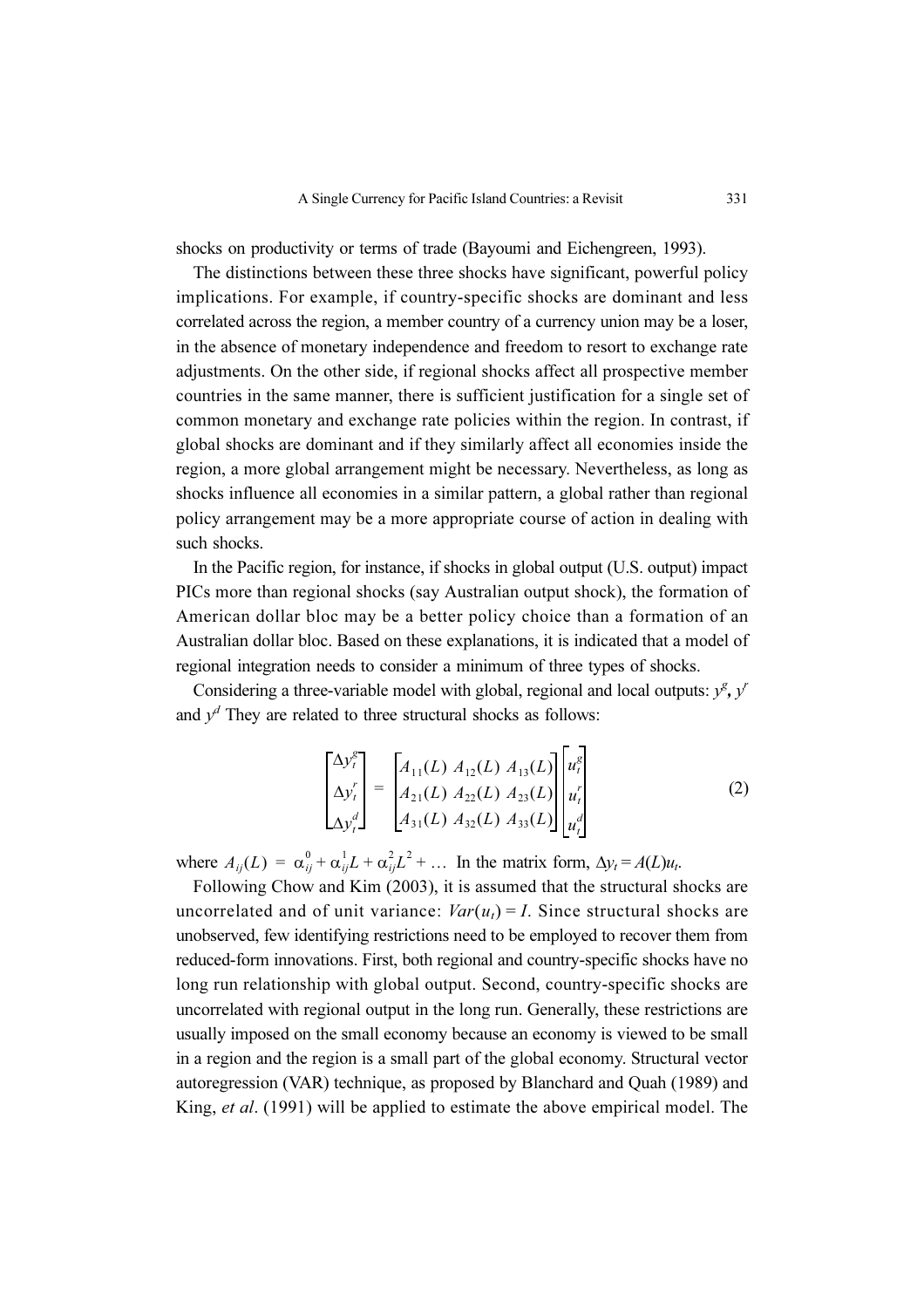technique depends on the long-run impact of structural shocks derived from the neutrality of demand shocks.*<sup>2</sup>*

#### B. Data

In this study, output is represented by real gross domestic output (RGDP). Aside from Australia and New Zealand, six major PICs are studied. The choice of PICs is dictated by the availability of national accounts data series on a consistent basis. The PICs chosen are: Fiji, Papua New Guinea, Samoa, Solomon Islands, Tonga and Vanuatu. While the Australian output is used as a proxy for regional output, the US output represents the global output. All output data are in index form (Table 4) and the data sources are International Financial Statistics, International Monetary Fund (IMF) for RGDP data relating to Australia, New Zealand and the US; and UNESCAP (2007) and Asian Development Bank (2007) for RGDP relating to PICs.

Table 4. USA, Aus, NZ and PICS: Real GDP Index numbers Pacific Islands, Real GDP

|                                                                         | 1981  | 1985 | 1990 1995 2000 2001 2002 2003 |  |  | 2004 | 2005                                                              | 2006 |
|-------------------------------------------------------------------------|-------|------|-------------------------------|--|--|------|-------------------------------------------------------------------|------|
| <b>USA</b>                                                              | 100.0 |      |                               |  |  |      | 114.3 134.0 151.4 185.3 186.8 190.3 196.2 204.4 211.6 218.6       |      |
| Aus                                                                     | 100.0 |      |                               |  |  |      | 112.3 130.5 153.1 185.4 192.6 198.7 206.3 212.5 217.8 223.7       |      |
| NZ                                                                      | 100.0 |      |                               |  |  |      | 113.3 116.7 135.8 154.3 159.7 167.0 173.1 180.7 184.7 187.4       |      |
| Fiji                                                                    | 100.0 |      |                               |  |  |      | 93.3 104.5 119.3 131.1 134.6 140.4 141.8 149.3 150.4 155.8        |      |
| <b>PNG</b>                                                              | 100.0 |      |                               |  |  |      | 107.3 113.7 171.3 190.8 194.2 192.3 196.5 201.8 208.5 216.2       |      |
| Samoa                                                                   |       |      |                               |  |  |      | 100.0 104.6 108.4 114.4 137.4 147.0 148.5 153.7 159.3 167.5 173.3 |      |
| Sol. Is. 100.0                                                          |       |      |                               |  |  |      | 119.6 167.2 217.6 190.0 173.5 169.8 180.7 195.1 204.9 217.6       |      |
| Tonga 100.0 115.8 117.5 142.8 154.3 158.3 163.1 168.3 170.6 174.6 177.9 |       |      |                               |  |  |      |                                                                   |      |
| Van-<br>uatu                                                            | 100.0 |      |                               |  |  |      | 126.9 124.0 170.9 197.3 192.0 182.6 187.8 198.2 211.7 226.5       |      |

Source: IMF (2008), ADB (2007), UNESCAP (2007)

<sup>2</sup> Although such long-run restrictions tend to be less controversial and more readily accepted than other assumptions, they are not without criticisms. At least two criticisms have been made. First, Faust and Leeper (1997) argue that structural inferences under the long-run scheme may not be reliable as the long-run effects of shocks are imprecisely estimated in finite samples and the long-run identification scheme transfers this imprecision to the estimates of other parameters of the model. Second criticism is that the estimated disturbances are intertwined with the underlying disturbances.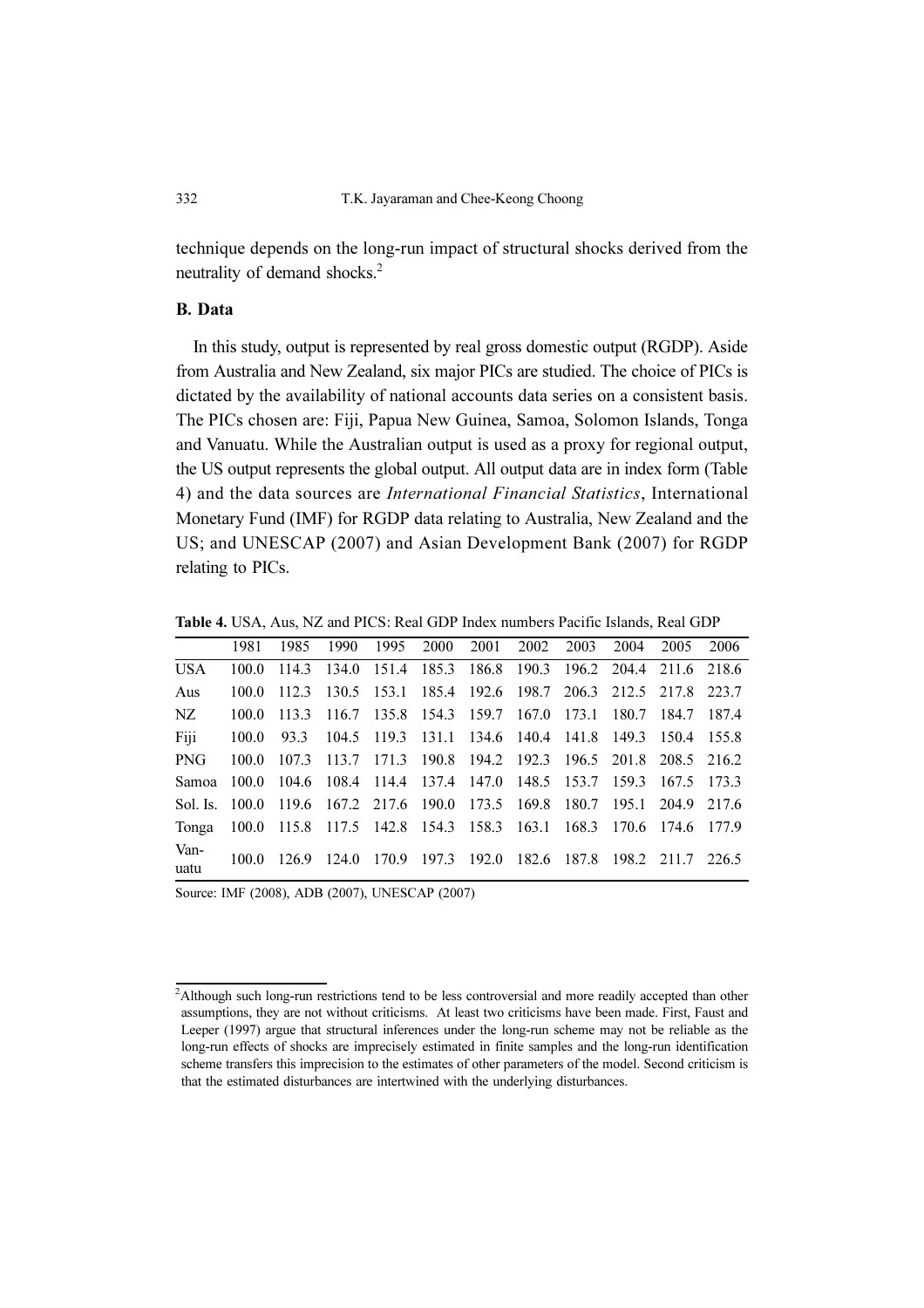GDP ADF Test Ng and Perron Test, MZa Level (Constant with Trend) First Difference (Constant without Trend) Level (Constant with Trend) First Difference (Constant without Trend) US  $-2.4020(0)$   $-5.2199*(0)$  $-9.7780(1)$  $-24.6035^*(5)$ Australia -2.4881 (0) -5.6786<sup>\*</sup> (1)  $-7.3209(1)$  $-8.2985^*(2)$ New Zealand  $-1.8646(1)$   $-3.0367^*(0)$  $-7.9403(1)$  $-9.5529$ <sup>\*</sup> $(0)$ Fiji  $-2.2084(2)$   $-7.5984^*(0)$  $-7.4984(0)$  $-7.9340^*(0)$ PNG  $-2.2482(1)$   $-3.7626^{*}(0)$  $-12.2431(1)$  $-11.5502^*(0)$ Samoa  $-0.8479(1)$   $-4.0592^{*}(0)$  $-1.8885(0)$  $-11.0951^{*}(0)$ Solomon  $-1.9828(1)$   $-3.3632^{*}(0)$  $-5.0708(1)$  $-11.1103<sup>*</sup>(0)$ Tonga  $-3.2707(2)$   $-5.0089^{*}(0)$  $-8.3452(2)$  $-11.4452^{*}(0)$ Vanuatu  $-2.1759(0)$   $-4.3787^{*}(0)$  $-6.5988(0)$  $-10.6902^*(0)$ 

Table 5. Results of Unit Root Tests (Sample Period: 1981-2006)

Note: The ADF critical value at 5% level is  $-2.9640$  and  $-3.5629$  for constant without trend and constant with trend regressions, respectively. These critical values are based on Mckinnon. The optimal lag is selected on the basis of Akaike Information Criterion (AIC). The Ng and Perron critical value is based on Ng and Perron (2001) critical value and the optimal lag is selected based on Spectral GLS-detrended AR based on SIC. The null hypothesis of the test is: a series has a unit root. The asterisk \* denotes the rejection of the null hypothesis at the 5% level of significance. The figures in brackets denote number of lags.

### IV. Empirical Results

As a first step, we tested the time series properties of each data series of RGDP of USA, Australia, New Zealand and six PICs. All the variables in levels contain unit root. However, test statistics reject the null of unit root at 5 per cent level of significance (Table 5). Thus, the series are of  $I(1)$ .

In the presence of a non-stationary series, a cointegration test was performed using the Johansen and Juselius (1990) procedure. The test statistics indicated the presence of a long-run relationship in all PICs (Table 6.A and Table 6.B). Hence, all variables were entered in the VAR in levels, thereby resorting to the methodology of orthogonalized forecast error variance decomposition, which is based on Choleski factorization with particular ordering, namely: global output, regional output, and domestic output. Results of variance decomposition global, regional and country-specific shocks for a nine-year-ahead period with forecast errors are presented in Table 7.

The results indicate the strong influence of country-specific shock in regard to Fiji, Papua New Guinea and Tonga. In the one-year-ahead period, about 94.4 per cent of variability in Fiji's output is accounted for by variability in its own national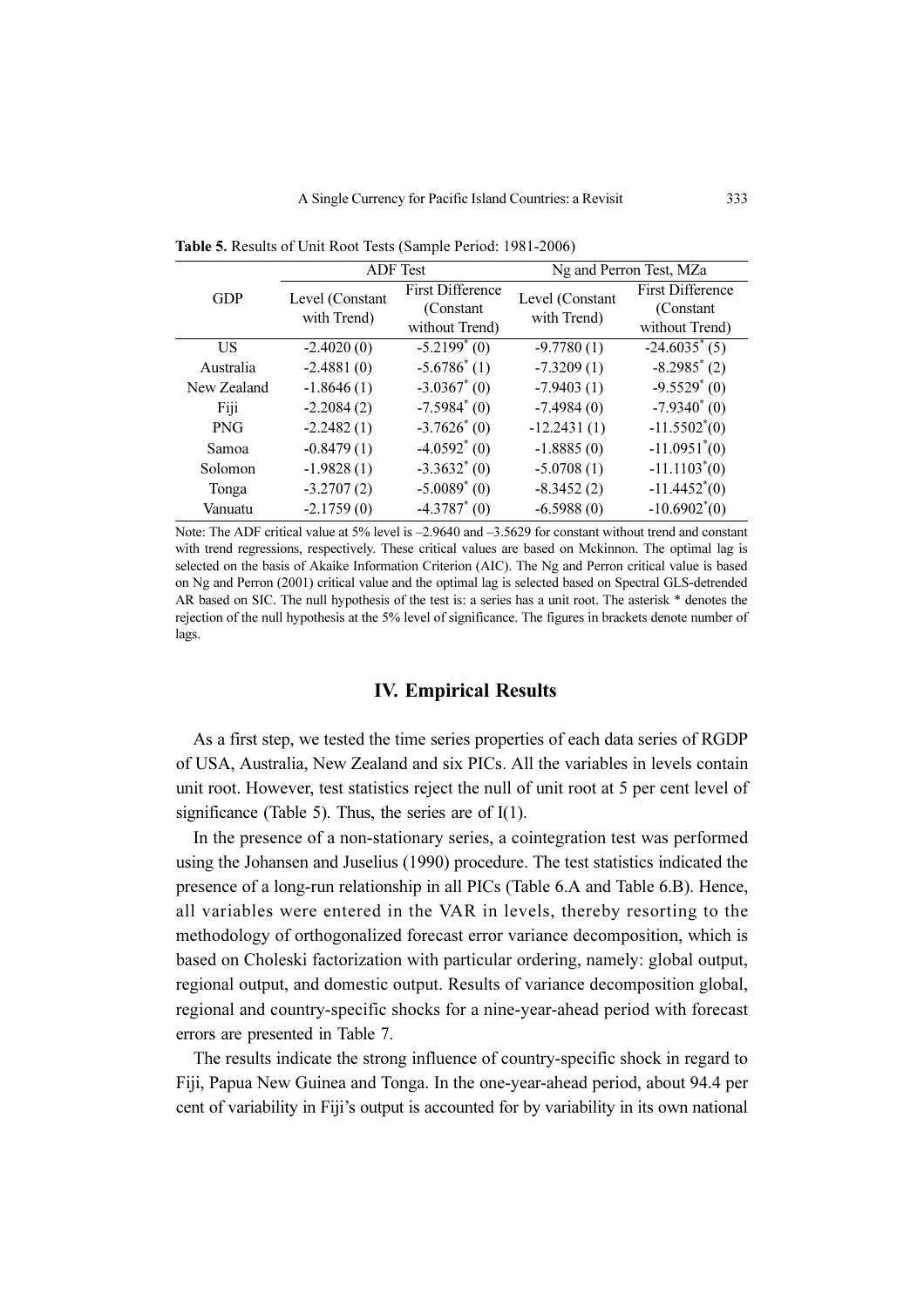|            | Maximum Eigenvalue    |       | Trace                 |       |  |
|------------|-----------------------|-------|-----------------------|-------|--|
| Hypothesis | <b>Test Statistic</b> | 95%   | <b>Test Statistic</b> | 95%   |  |
| Fiji       |                       |       |                       |       |  |
| $P=0$      | $25.21***$            | 21.13 | 34.93**               | 29.80 |  |
| $P\leq 1$  | 9.55                  | 14.26 | 9.72                  | 15.49 |  |
| $P \leq 2$ | 0.17                  | 3.84  | 0.17                  | 3.84  |  |
| <b>PNG</b> |                       |       |                       |       |  |
| $P=0$      | 35.33**               | 21.13 | 47.75**               | 29.80 |  |
| $P\leq 1$  | 11.32                 | 14.26 | 12.42                 | 15.49 |  |
| $P \leq 2$ | 1.11                  | 3.84  | 1.11                  | 3.84  |  |
| Samoa      |                       |       |                       |       |  |
| $P=0$      | $22.07**$             | 21.13 | $30.93***$            | 29.80 |  |
| $P\leq 1$  | 7.61                  | 14.26 | 8.85                  | 15.49 |  |
| $P \leq 2$ | 1.25                  | 3.84  | 1.25                  | 3.84  |  |
| Solomon    |                       |       |                       |       |  |
| $P=0$      | $22.66$ **            | 21.13 | 28.94*                | 29.80 |  |
| $P\leq 1$  | 5.07                  | 14.26 | 6.28                  | 15.49 |  |
| $P\leq 2$  | 1.21                  | 3.84  | 1.21                  | 3.84  |  |
| Tonga      |                       |       |                       |       |  |
| $P=0$      | $20.96*$              | 21.13 | $31.61***$            | 29.80 |  |
| $P\leq 1$  | 10.43                 | 14.26 | 10.65                 | 15.49 |  |
| $P \leq 2$ | 0.22                  | 3.84  | 0.22                  | 3.84  |  |
| Vanuatu    |                       |       |                       |       |  |
| $P=0$      | $27.04**$             | 21.13 | $35.31***$            | 29.80 |  |
| $P\leq 1$  | 8.27                  | 14.26 | 8.27                  | 15.49 |  |
| $P\leq 2$  | 0.00                  | 3.84  | 0.00                  | 3.84  |  |

Table 6a. Results of Johansen and Juselius Multivariate Procedure (Australia as Regional Shock)

Notes: \* and \*\* indicates significant at 10% and 5% levels, respectively.

Critical values of trace and maximum eigenvalue according to Osterwald-Lenum (1992).

output, followed by Papua New Guinea (87.8 per cent) and Tonga (83.8 per cent). This is contrasted with the results in the case of Samoa, Solomon Islands and Vanuatu, where country-specific shocks account for a much lower proportion in their output variability ranging from 32.9 per cent to 49.5 per cent.

On the other hand, global output shock explains approximately 11.6 per cent of variance of output in PNG in the one-year-ahead and much less in all PICs, except Vanuatu. Nevertheless, by 9 years ahead, the explanations of the variance by global shock in these economies are quite stable, except for Fiji, which exhibits an increasing path. The variation in Fiji's output is explained by global shock for about 31.2 per cent in the 9-year ahead.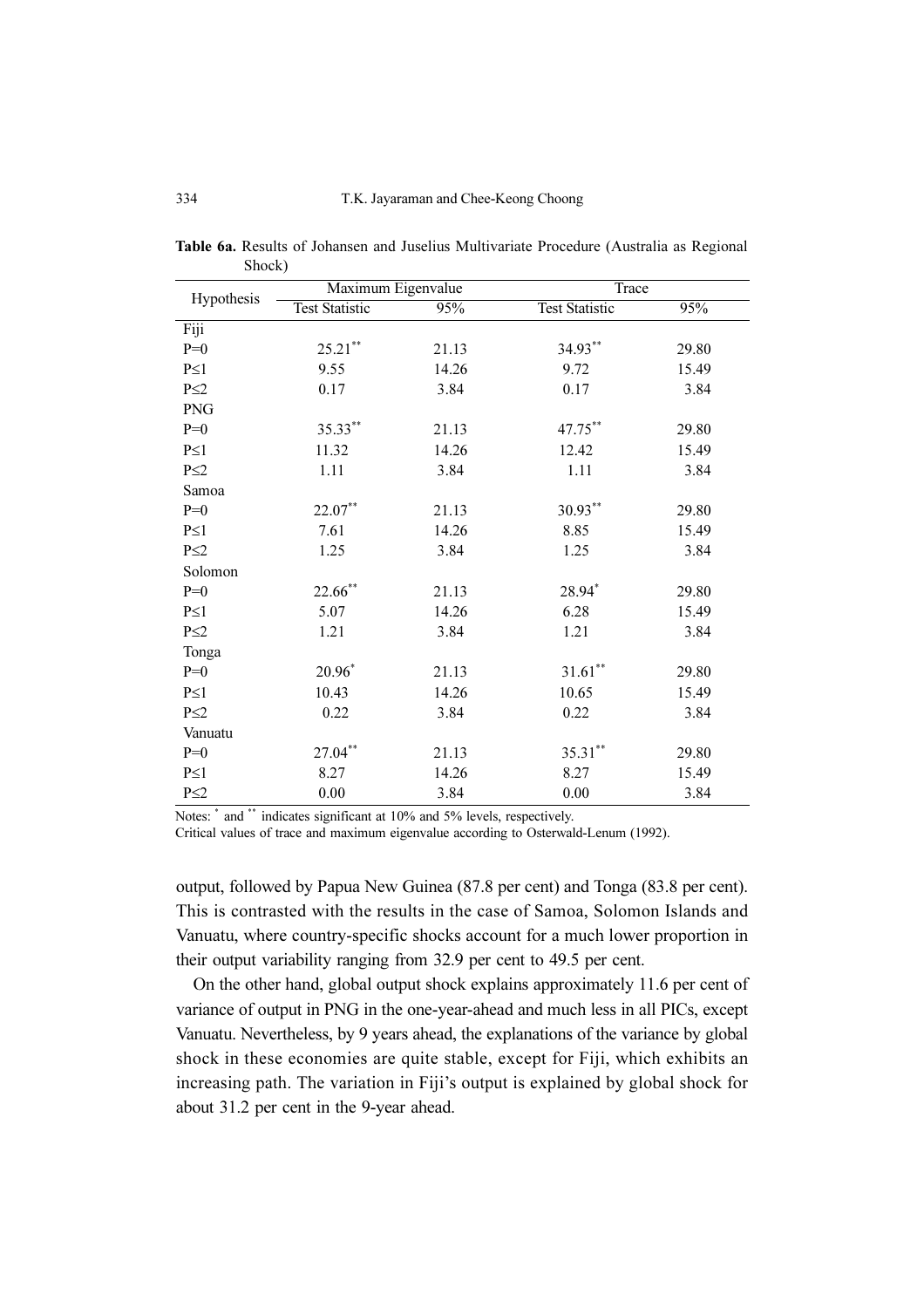|            | Maximum Eigenvalue    |       |                       | Trace |  |  |
|------------|-----------------------|-------|-----------------------|-------|--|--|
| Hypothesis | <b>Test Statistic</b> | 95%   | <b>Test Statistic</b> | 95%   |  |  |
| Fiji       |                       |       |                       |       |  |  |
| $P=0$      | $40.90**$             | 21.13 | 52.38**               | 29.80 |  |  |
| $P\leq 1$  | 11.27                 | 14.26 | 11.48                 | 15.49 |  |  |
| $P \leq 2$ | 0.21                  | 3.84  | 0.21                  | 3.84  |  |  |
| <b>PNG</b> |                       |       |                       |       |  |  |
| $P=0$      | $24.95***$            | 21.13 | 31.98**               | 29.80 |  |  |
| $P\leq 1$  | 7.02                  | 14.26 | 7.03                  | 15.49 |  |  |
| $P \leq 2$ | $0.01\,$              | 3.84  | 0.01                  | 3.84  |  |  |
| Samoa      |                       |       |                       |       |  |  |
| $P=0$      | $26.39***$            | 21.13 | 37.28**               | 29.80 |  |  |
| $P\leq 1$  | 10.10                 | 14.26 | 10.89                 | 15.49 |  |  |
| $P \leq 2$ | 0.79                  | 3.84  | 0.79                  | 3.84  |  |  |
| Solomon    |                       |       |                       |       |  |  |
| $P=0$      | 23.94**               | 21.13 | $27.23*$              | 29.80 |  |  |
| $P\leq 1$  | 3.28                  | 14.26 | 3.29                  | 15.49 |  |  |
| $P\leq 2$  | 0.01                  | 3.84  | 0.01                  | 3.84  |  |  |
| Tonga      |                       |       |                       |       |  |  |
| $P=0$      | 29.75**               | 21.13 | 42.17**               | 29.80 |  |  |
| $P\leq 1$  | 12.42                 | 14.26 | 12.42                 | 15.49 |  |  |
| $P \leq 2$ | 0.01                  | 3.84  | 0.01                  | 3.84  |  |  |
| Vanuatu    |                       |       |                       |       |  |  |
| $P=0$      | $21.84***$            | 21.13 | $29.60*$              | 29.80 |  |  |
| $P\leq 1$  | 7.30                  | 14.26 | 7.77                  | 15.49 |  |  |
| $P \leq 2$ | 0.47                  | 3.84  | 0.47                  | 3.84  |  |  |

Table 6b. Results of Johansen and Juselius Multivariate Procedure (New Zealand as Regional Shock)

Notes:  $*$  and  $**$  indicates significant at 10% and 5% levels, respectively.

Critical values of trace and maximum eigenvalue according to Osterwald-Lenum (1992).

The results show that variations in the real GDP of all PICs are increasingly explained by regional shocks (proxied by innovations in Australian real GDP) from 1-year ahead to 9-year ahead period: Fiji (1.6 per cent - 31.5 per cent), Papua New Guinea (0.6 per cent - 40.7 per cent), Samoa (51.3 per cent -68.5 per cent), Solomon Islands (64.4 per cent -73.9 per cent), Tonga (16.5 per cent -38.5 per cent) and Vanuatu (4.5 per cent -59.5 per cent).

Using an alternative measure of regional shock, namely shocks in New Zealand's output, variance decomposition of PICs' real output is shown in Table 8. The results indicate that global shock still accounts for a small proportion of the yearly output variability at 1-year forecast horizon in Papua New Guinea, Solomon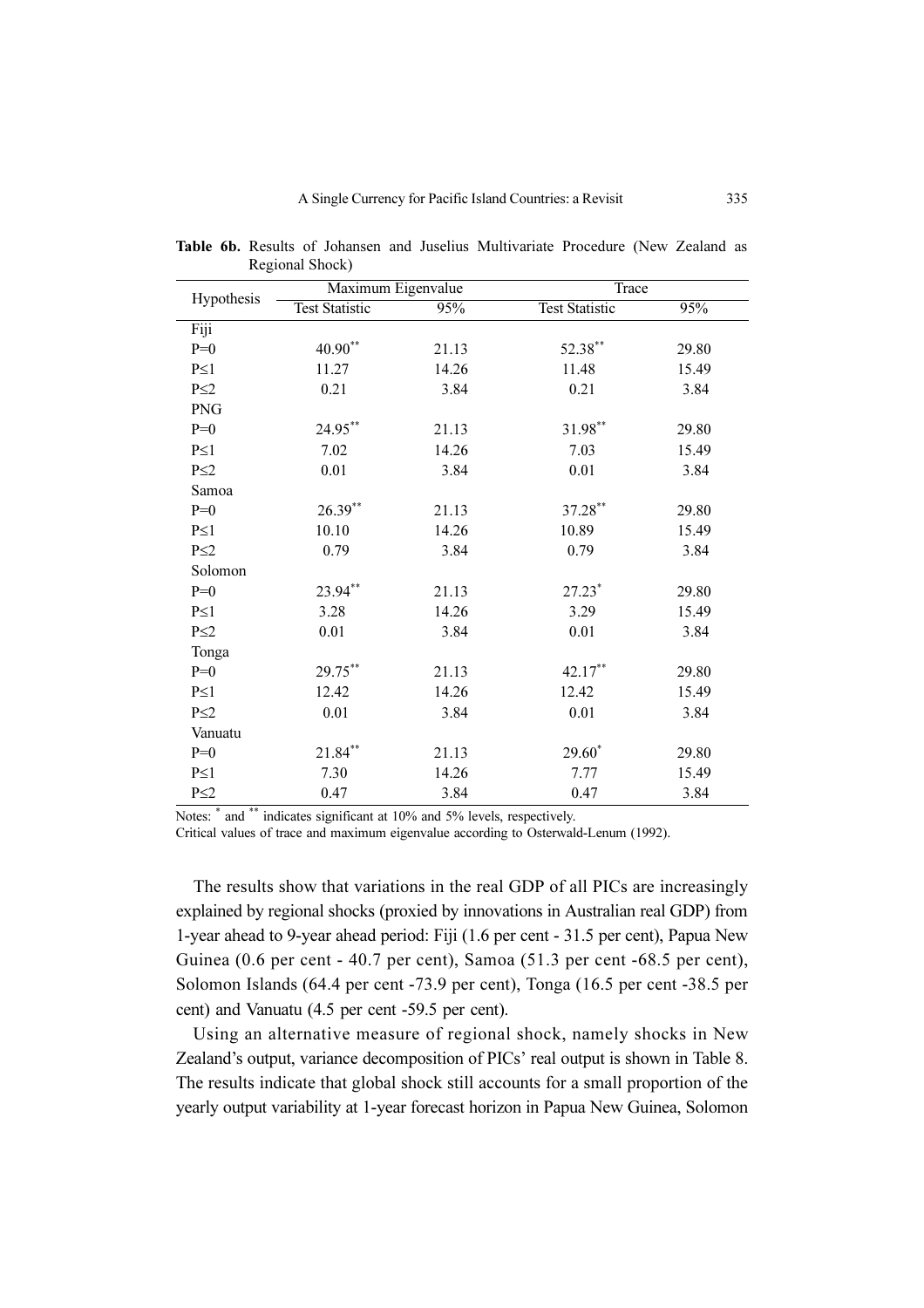| Period           | $\sim$ - $\sim$ $\sim$ $\sim$ $\sim$<br>S.E. | Global Output | <b>Regional Output</b> | Country output |
|------------------|----------------------------------------------|---------------|------------------------|----------------|
| Fiji             |                                              |               |                        |                |
| $\,1$            | 0.031                                        | 3.979         | 1.596                  | 94.425         |
| 3                | 0.039                                        | 10.257        | 25.815                 | 63.928         |
| 5                | 0.044                                        | 18.080        | 31.208                 | 50.712         |
| $\overline{7}$   | 0.048                                        | 25.273        | 31.900                 | 42.827         |
| 9                | 0.052                                        | 31.217        | 31.366                 | 37.417         |
| Papua New Guinea |                                              |               |                        |                |
| 1                | 0.054                                        | 11.622        | 0.612                  | 87.767         |
| 3                | 0.094                                        | 7.291         | 24.144                 | 68.565         |
| 5                | 0.116                                        | 6.229         | 42.289                 | 51.482         |
| $\overline{7}$   | 0.118                                        | 8.449         | 41.306                 | 50.245         |
| 9                | 0.119                                        | 9.586         | 40.656                 | 49.758         |
| Samoa            |                                              |               |                        |                |
| $\mathbf 1$      | 0.034                                        | 3.844         | 51.294                 | 44.862         |
| 3                | 0.050                                        | 3.370         | 59.416                 | 37.214         |
| 5                | 0.065                                        | 3.655         | 64.459                 | 31.886         |
| $\overline{7}$   | 0.072                                        | 3.685         | 68.035                 | 28.281         |
| 9                | 0.073                                        | 3.645         | 68.478                 | 27.877         |
| Solomon Islands  |                                              |               |                        |                |
| $\,1$            | 0.052                                        | 2.681         | 64.358                 | 32.961         |
| $\mathfrak{Z}$   | 0.095                                        | 1.286         | 79.236                 | 19.478         |
| 5                | 0.104                                        | 10.479        | 72.300                 | 17.221         |
| $\overline{7}$   | 0.138                                        | 15.160        | 74.095                 | 10.745         |
| 9                | 0.147                                        | 16.424        | 73.893                 | 9.683          |
| Tonga            |                                              |               |                        |                |
| $\mathbf 1$      | 0.024                                        | 0.676         | 16.541                 | 82.784         |
| $\sqrt{3}$       | 0.035                                        | 4.017         | 14.834                 | 81.149         |
| 5                | 0.040                                        | 5.113         | 31.207                 | 63.680         |
| $\boldsymbol{7}$ | 0.043                                        | 4.881         | 36.370                 | 58.749         |
| 9                | 0.046                                        | 5.420         | 38.554                 | 56.026         |
| Vanuatu          |                                              |               |                        |                |
| $\mathbf 1$      | 0.029                                        | 45.969        | 4.538                  | 49.494         |
| $\sqrt{3}$       | 0.067                                        | 17.268        | 54.590                 | 28.143         |
| 5                | 0.078                                        | 12.978        | 59.038                 | 27.985         |
| $\sqrt{ }$       | 0.079                                        | 13.284        | 59.374                 | 27.342         |
| 9                | 0.081                                        | 14.383        | 59.457                 | 26.160         |

Table 7. Variance Decomposition of Real Output in PICs: 1981-2006 (Australian Output as Regional Output)

Cholesky Ordering: Global output, Regional output, Country-specific output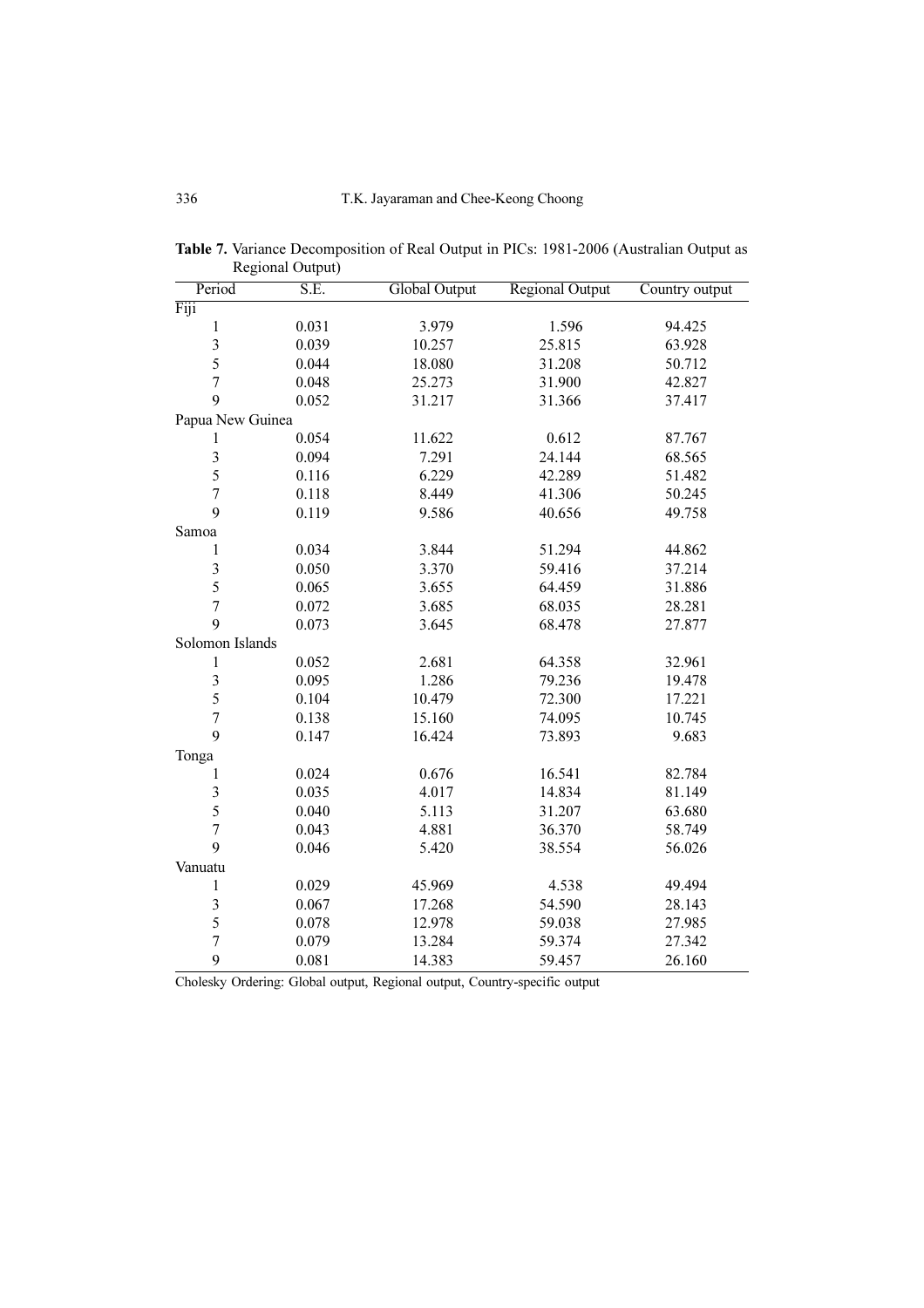| Period           | S.E.  | <b>Global Output</b> | Regional Output | Country Output |
|------------------|-------|----------------------|-----------------|----------------|
| Fiji             |       |                      |                 |                |
| $\mathbf{1}$     | 0.031 | 48.234               | 42.231          | 9.535          |
| 3                | 0.036 | 55.250               | 37.258          | 7.493          |
| 5                | 0.038 | 55.236               | 37.570          | 7.194          |
| $\overline{7}$   | 0.044 | 64.342               | 29.348          | 6.310          |
| 9                | 0.047 | 67.570               | 26.364          | 6.065          |
| Papua New Guinea |       |                      |                 |                |
| 1                | 0.050 | 3.209                | 13.437          | 83.354         |
| 3                | 0.080 | 3.303                | 7.214           | 89.483         |
| 5                | 0.088 | 6.190                | 10.102          | 83.708         |
| $\overline{7}$   | 0.092 | 8.574                | 13.581          | 77.845         |
| 9                | 0.095 | 10.005               | 13.914          | 76.081         |
| Samoa            |       |                      |                 |                |
| $\mathbf{1}$     | 0.030 | 21.637               | 15.276          | 63.087         |
| 3                | 0.051 | 27.117               | 45.084          | 27.798         |
| 5                | 0.071 | 39.942               | 45.118          | 14.939         |
| $\overline{7}$   | 0.080 | 41.532               | 45.209          | 13.259         |
| 9                | 0.082 | 40.937               | 45.906          | 13.157         |
| Solomon Islands  |       |                      |                 |                |
| $\mathbf{1}$     | 0.034 | 0.676                | 19.758          | 79.566         |
| 3                | 0.088 | 16.030               | 23.824          | 60.146         |
| 5                | 0.099 | 16.889               | 22.776          | 60.335         |
| $\overline{7}$   | 0.103 | 18.048               | 25.013          | 56.938         |
| 9                | 0.115 | 21.162               | 31.413          | 47.425         |
| Tonga            |       |                      |                 |                |
| $\mathbf{1}$     | 0.020 | 7.938                | 11.457          | 80.605         |
| 3                | 0.035 | 23.278               | 42.578          | 34.143         |
| 5                | 0.043 | 34.789               | 40.966          | 24.245         |
| $\overline{7}$   | 0.047 | 39.835               | 39.182          | 20.982         |
| 9                | 0.051 | 42.564               | 38.355          | 19.081         |
| Vanuatu          |       |                      |                 |                |
| $\mathbf{1}$     | 0.055 | 7.571                | 29.942          | 62.487         |
| 3                | 0.079 | 9.535                | 25.107          | 65.358         |
| 5                | 0.083 | 9.627                | 26.328          | 64.044         |
| $\overline{7}$   | 0.086 | 11.431               | 28.866          | 59.703         |
| 9                | 0.089 | 12.892               | 30.356          | 56.751         |

Table 8. Variance Decomposition of Real Output in Pacific Island Countries (PICs), 1981 – 2006, (New Zealand Output as Regional Output)

Cholesky Ordering: Global output, Regional output, Country-specific output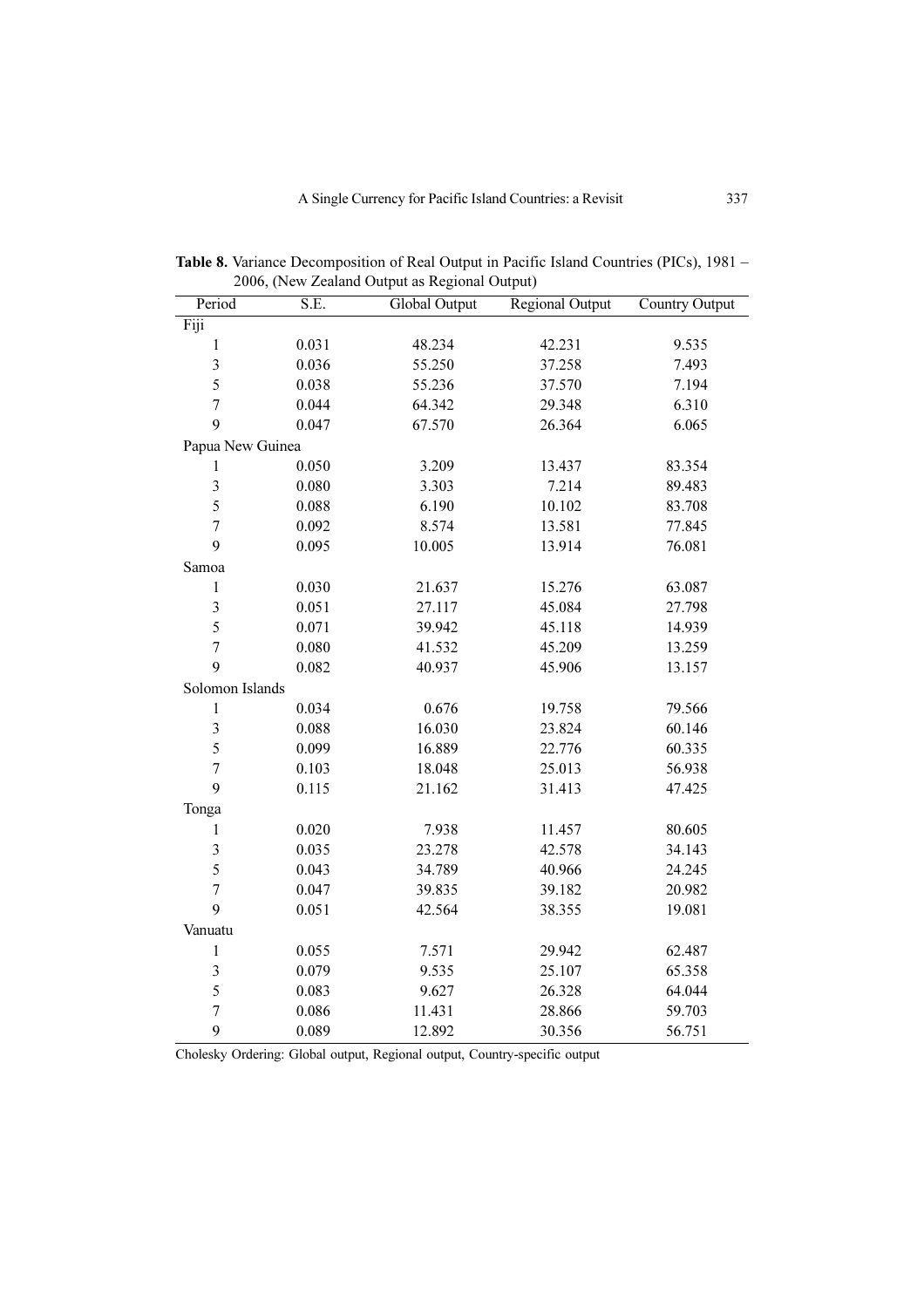| Period<br>S.E. | (Global Output) |                      | (Regional Output) (Country-specific) Aus- |        |
|----------------|-----------------|----------------------|-------------------------------------------|--------|
|                |                 | <b>United States</b> | New Zealand                               | tralia |
|                | 0.010           | 37.873               | 0.000                                     | 62.127 |
| 3              | 0.023           | 30.484               | 10.347                                    | 59.169 |
| 5              | 0.034           | 28.687               | 18.257                                    | 53.057 |
| 7              | 0.042           | 27.693               | 21.494                                    | 50.814 |
| 9              | 0.049           | 27.425               | 22.920                                    | 49.656 |

Table 9. Variance Decomposition of Real Output in Australia, 1981-2006

Cholesky Ordering: Global output, Regional output, Country-specific output

Table 10. Variance Decomposition of Real Output in New Zealand, 1981-2006

| Period<br>S.E. | (Global Output) | (Regional Output)    | (Country-Specific) |             |
|----------------|-----------------|----------------------|--------------------|-------------|
|                |                 | <b>United States</b> | Australia          | New Zealand |
|                | 0.014           | 6.357                | 6.392              | 87.251      |
| 3              | 0.028           | 4.523                | 31.108             | 64.369      |
| 5              | 0.039           | 5.814                | 32.394             | 61.792      |
|                | 0.048           | 8.172                | 33.445             | 58.383      |
| 9              | 0.056           | 10.214               | 34.646             | 55.141      |

Cholesky Ordering: Global output, Regional output, Country-specific output

Islands and Vanuatu. However, it increases over time and accounts for a sizeable proportion of variability in national output of Fiji (67 per cent), Samoa (40.9 per cent) and Tonga (42.6 per cent). Further, consistent with the results reported in Table 6, the country-specific shock explains substantially a larger proportion of output variability in all PICs at the first-year-ahead forecast horizon, except for Fiji. These results imply that PICs are not to a great extent influenced by global and regional shocks in the short-term. However, the influence of country-specific shock is on the decline over the 9-year forecast horizon. Furthermore, the results show that the regional shock accounts for a large proportion of national output variability in all PICs at the one-year-ahead forecast. The influence of regional shock (when proxied by New Zealand's output variability) on national output is increasing over time, more than 20 per cent in all PICs except Papua New Guinea at the 9-yearahead forecast.

Thus, the variance decomposition results reveal that in the short-run, PICs are greatly influenced by their own country-specific shocks and are less vulnerable to regional and global shocks.

Tables 9 and 10 focus exclusive attention on Australia and New Zealand. These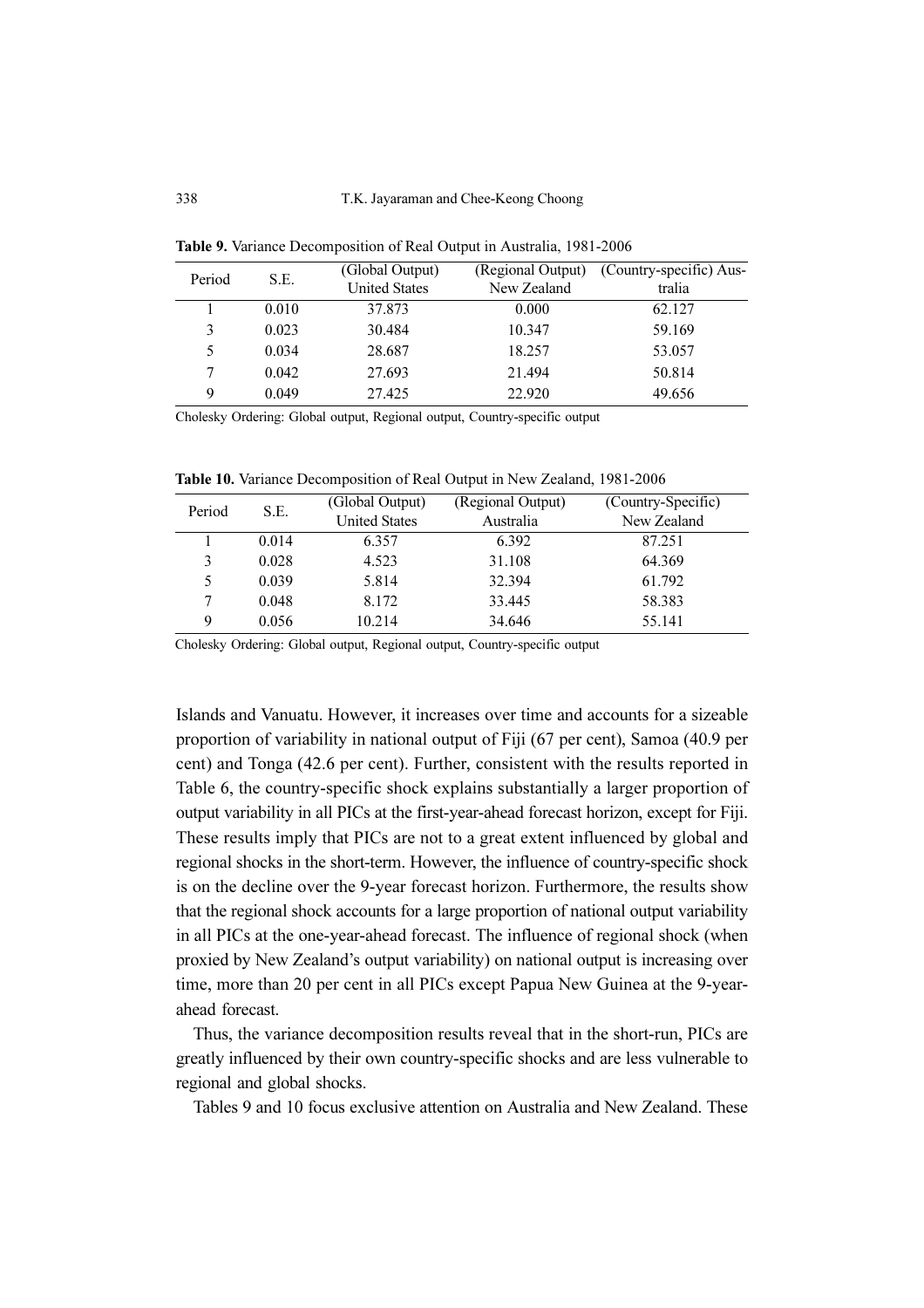two countries, unlike PICs have much deeper trade and investment relations, perfect mobility in capital and labour between themselves. However, we observe that variability in their national outputs is greatly explained by their own specific shocks, not only in the short term, but also in the long term. Furthermore, it is noted that these two countries experience asymmetric shocks in respect to global developments, as global shocks explain a larger proportion of the yearly forecast error in Australia than in New Zealand.

# V. Summary and Conclusions

This paper re-visited the study undertaken earlier by Ward and Jayaraman Ward (2006). Specifically, this paper investigated whether PICs can form a currency union with Australia and New Zealand by considering shocks in regional and global outputs and country output. Employing the methodology of variance decomposition with two different proxy measures for regional output, namely Australian and New Zealand output) shock, we find that (i) most of the variability in PICs's domestic outputs in the short- and medium terms appears to be largely explained by their own country-specific output shocks; (ii) the influence of domestic shock on PICs respective output declines over the 9-year period; (iii) the decreasing influence of country-specific shock in explaining the variability in domestic outputs in all PICs is accompanied by an increasing influence of regional shock in these economies; (iv) the role of global shock appears to be of less importance in explaining the variability of domestic output in most PICs; and (v) variability in Australian output has much greater influence on PICs than variability in New Zealand's output on PICs' domestic outputs.

The conclusion that emerges from the foregoing discussion is that since these economies are strongly affected by their own country-specific conditions, PICs are not presently suitable candidates for a currency union either amongst themselves or with any of the two advanced countries in the region. The variability in domestic outputs of PICs seems to result from their own aggregate demand shocks (monetary or fiscal policy changes) or domestic supply shocks, stemming from natural disasters and other unforeseen unstable conditions, including political uncertainties. Despite sharing several commonalities in terms of openness and other unique cultural characteristics such as communal land tenure, PICs are apparently quite different from each other, because of the diversity in institutional factors and political trends, resulting in asymmetric domestic output shocks.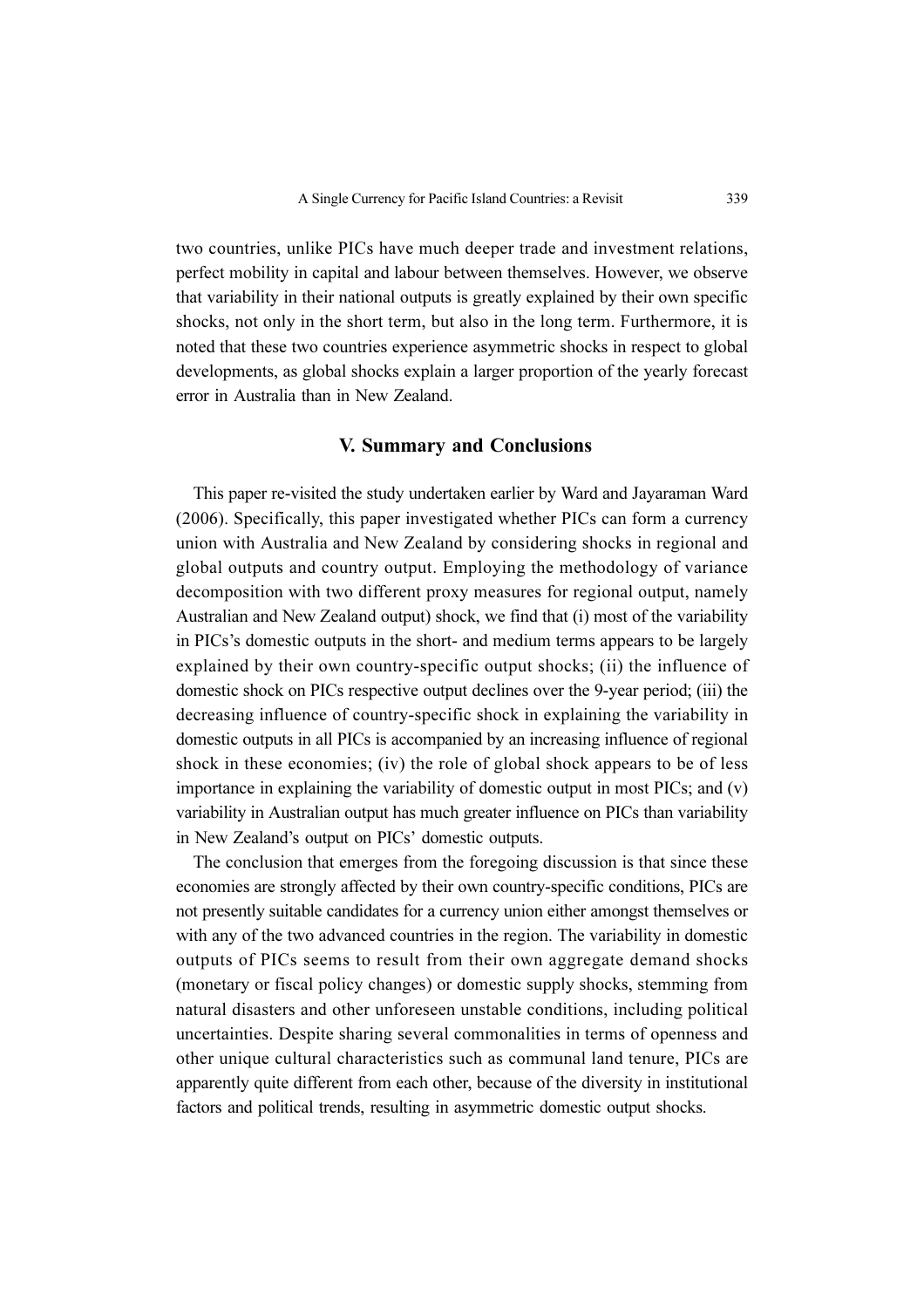340 T.K. Jayaraman and Chee-Keong Choong

Since the influence of Australia on PICs has been substantial and the evidence of an increasing role for a global currency is relatively faint, it is obvious that regional output shocks would continue to be dominant. In these circumstances, although a currency union in the region cannot be justified in the short-term, there is a strong case for these economies to forge a regional currency bloc, which can ultimately blossom into a currency union, provided there is a steady progress toward closer economic cooperation between PICs envisaged under the Pacific Island Countries Trade Agreement signed and ratified by PICs, which is expected to take effect from January 1, 2010 and Pacific Agreement on Closer Economic Relations, which would be effective from January 2015.

## Acknowledgments

The authors express their thanks to an anonymous referee and the Editor for their constructive criticisms on an earlier version of the article.

Received 30 January 2008, Revised 23 October 2008, Accepted 5 November 2008

#### References

- Alesena, A. and R. Barro (2001), "One Country, One Currency", in Alesena, A., Barro, R., (eds.) Currency Unions, Stanford, Hoover Institution, pp.11-20.
- Asian Development Bank (ADB) (2007), "Key Indicators of Asian and Pacific Developing Countries 2001", Asian Development Bank, Manila.
- Australian Senate Committee Report (2003), "A Pacific Engaged: Australia's Relations with Papua New Guinea and the Island States of the Southwest Pacific", Commonwealth of Australia, Canberra.
- Bayoumi, T. and B. Eichengreen (1993), "Shocking Aspects of European Monetary Unification", NBER Working Paper, No. 3949.
- Bayoumi, T. and B. Eichengreen (1994), "One Money or Many? Analyzing the Prospects for Monetary Unification in Various Parts of the World", Princeton's Studies in International Finance, No.76, September.
- Bayoumi, T., B. Eichengreen and P. Mauro (2000), "The Suitability of ASEAN for a Regional Currency Arrangement", IMF Working Paper WP/99/162, IMF, Washington, D.C.
- Bayoumi T. and P. Mauro. (1999), "The Suitability of ASEAN for a Regional Currency Arrangement", IMF Working Paper WP/99/162, International Monetary Fund, Washington, D.C.
- Blanchard, O.J. and D. Quah (1989), "The Dynamic Effects of Aggregate Demand and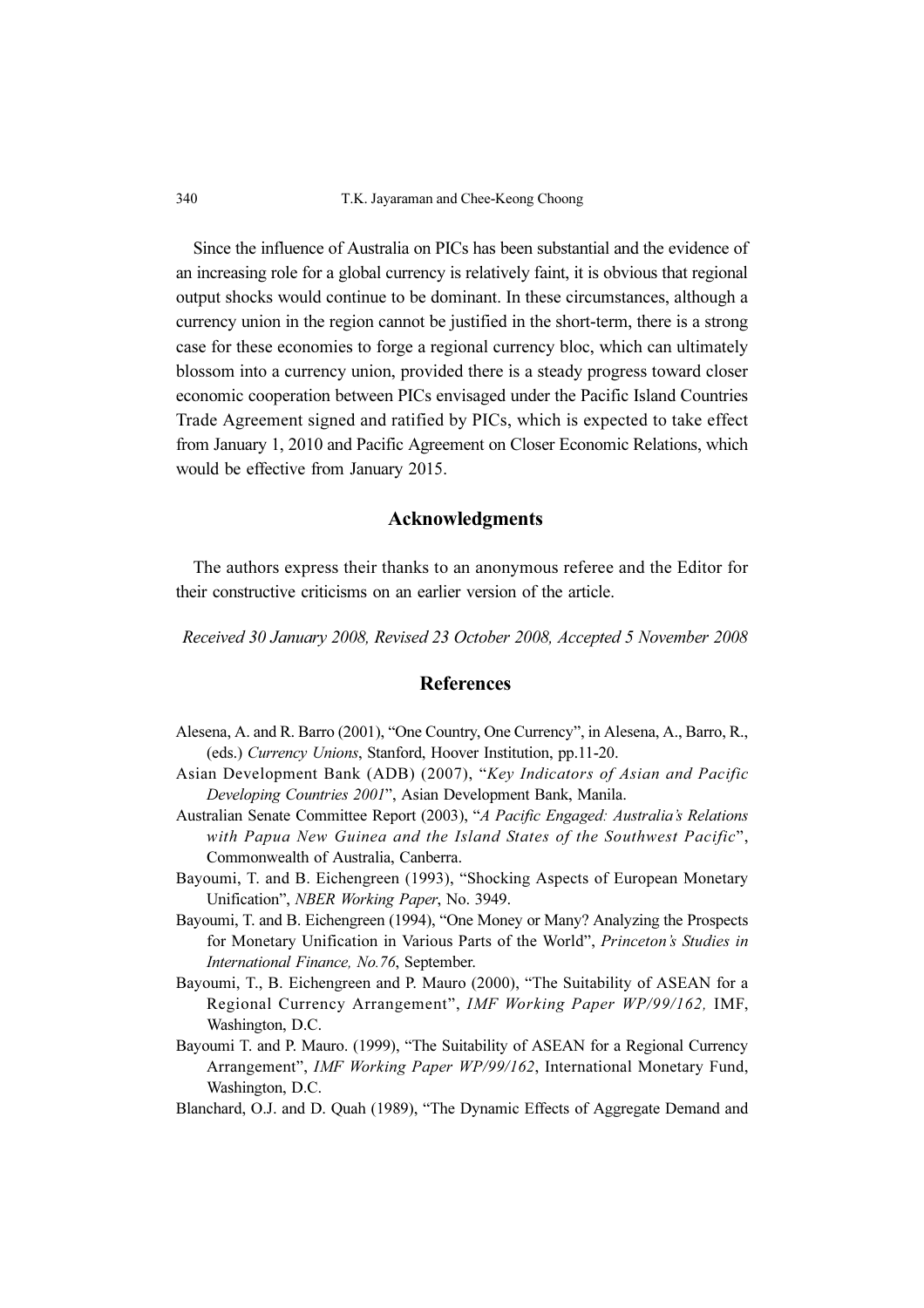Supply Disturbances", American Economic Review, 79, 655-73.

- Bowman, C. (2004), "Pacific Island Countries and Dollarisation", Pacific Economic Bulletin, 19, 115-32.
- Brash, D. (2000), "The Pros and Cons of Currency Union: A Reserve Bank Perspective, An Address to the Auckland Rotary Club, 22 May 2000", http://www.rbnz.govt.nz/ speeches/0091114.html
- Bunyaratavej, K. and T.K. Jayaraman (2007), "Are the Pacific Islands Ready for a Single Currency?", Journal of Developing Areas, 40, 141-156.
- Chand, S (2003), "An Assessment of the Proposal for a Pacific Economic and Social Community", Pacific Economic Bulletin, 18, 117-24.
- Chow, H.K. and Kim, Y. (2003), "A Common Currency Peg in East Asia? Perspectives from Western Europe", Journal of Macroeconomics, 25, 331-50.
- Coleman, A, (1999), "Economic Integration and Monetary Union", New Zealand Treasury Working Paper 99/6, Government of New Zealand Treasury, Wellington.
- Commonwealth of Australia (2008), Pacific Economic Survey 2008, Public Affairs Group, Commonwealth of Australia, Canberra.
- Commonwealth of Secretariat (2006), Small States: Economic Review and Basic Statistics, 13, Commonwealth Secretariat, London.
- Crossby, M. and G. Otto (2003), "An Australia and New Zealand Currency Union", University of Melbourne, http://www.economics.unimelb.edu.au/mcrosby/ANZ.PDF De Brouwer, G. (2000), Should Pacific Island Countries Adopt the Australian dollar? Pacific Economic Bulletin, 15, 161-69.
- Duncan, R. (2002), Dollarizing the Solomon Islands Economy, Pacific Economic Bulletin, 17, 143-46.
- Duncan, R. (2005), "A Common Currency for the Pacific Island Economies", in Chand, (ed.) S., Pacific Islands Regional Integration and Governance, The Australian National University, Canberra. 115-118.
- Eichengreen, B. and T. Bayoumi (1999), " Is Asia an Optimum Area? Can it Become One?, in Collignon, S., Pisani-Ferry, J., Park, Y.C., Exchange Rate Policies in Emerging Asian Countries, Routledge, London.
- Faust, J., and E.M. Leeper (1997), When do long-run restrictions give reliable results?, Journal of Business and Economic Statistics, 15, 345-53.
- Grimes, A., F. Holmes and R. Bowden (2000), An Anzac Dollar? Currency Union and Business Development, Institute of Policy Studies, Wellington, New Zealand.
- Hargreaves, D. and J. McDermott (1999), "Issues relating to Optimal Currency Areas: Theory and Implications for New Zealand", Reserve Bank of New Zealand Bulletin, 62, 16-29.
- Hughes, H. (2003), Aid has Failed in the Pacific, Issue Analysis No.33, The Centre for Independent Studies, Sydney.
- International Monetary Fund (IMF) (1997), Optimum Currency Areas: New Analytical and Policy Developments, IMF, Washington, DC.
- IMF (2001), "International Experience with Common Currency Arrangements", Paper